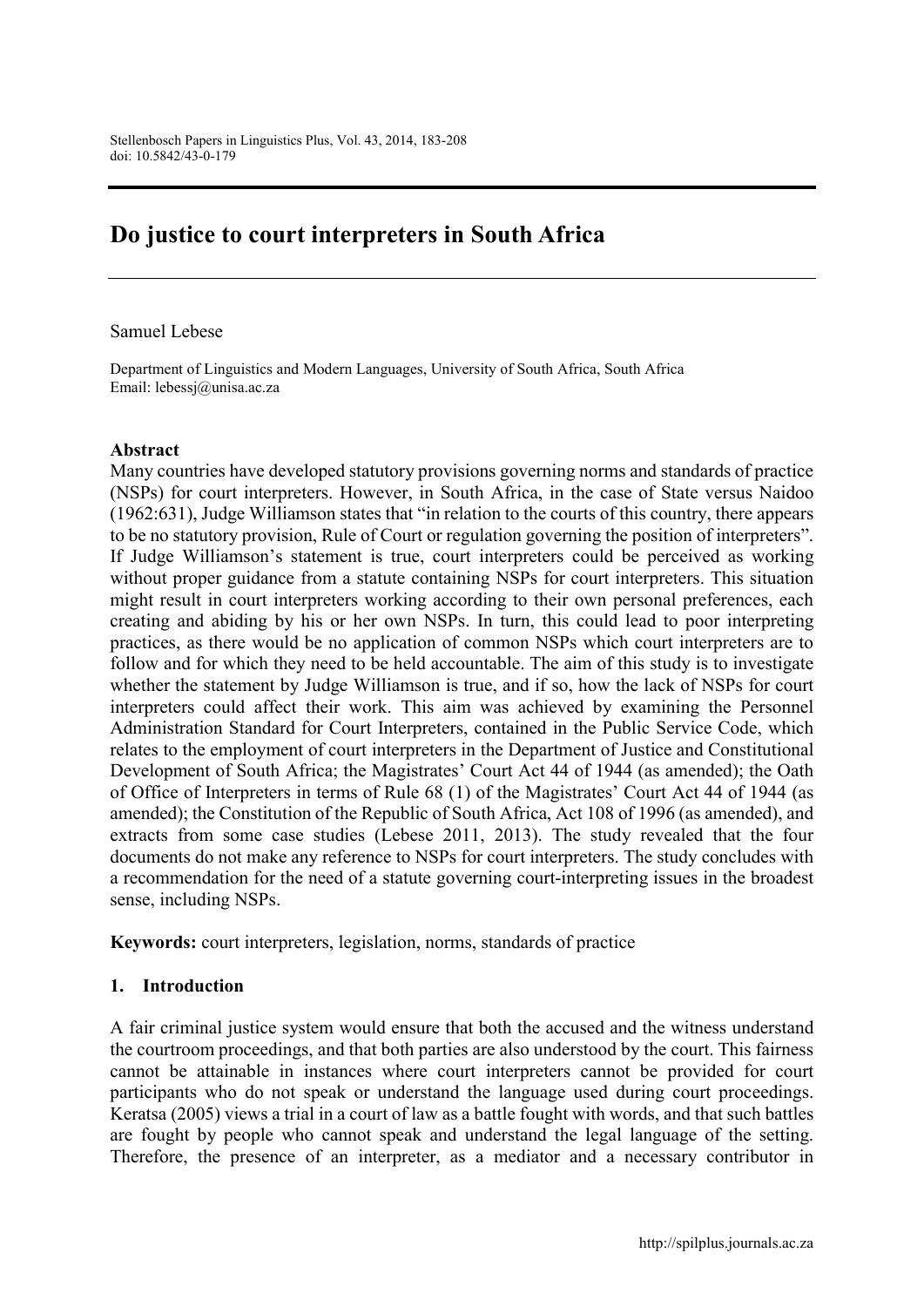overcoming language barriers and ensuring communication, is considered essential (Keratsa 2005). However, for court interpreters to be able to carry out their duties competently, they need to be guided by some sort of legislation that deals with issues of court interpreting, and that clearly defines the norms and standards of practice (NSPs) to be followed by all court interpreters. These NSPs serve as a set of rules that guide court interpreters in their task of interpreting during trials.

Many countries have developed NSPs to guide court interpreters in carrying out their duties. These NSPs vary from country to country but all have one common goal – to regulate and guide the function of court interpreters. For example, Hewitt (1995:199) states that in the US, the Model Code of Professional Responsibility for Interpreters in the Judiciary was developed by the National Center for States Courts, and frames the role of the court interpreter in the following manner:

> Many persons who come before the courts are partially or completely excluded from full participation in the proceedings due to limited English proficiency or a speech or hearing impairment. It is essential that the resulting communication barrier be removed, as far as possible, so that these persons are placed in the same position as similarly situated persons for whom there is no such barrier. As officers of the court, interpreters help ensure that such persons may enjoy equal access to justice, and that court proceedings and court support services function efficiently and effectively. Interpreters are highly skilled professionals who fulfil an essential role in the administration of justice.

Toury (1980) observes that norms play a central role in Descriptive Translation Studies (DTS) as they determine the type and extent of equivalence manifested by actual translations. In this study, the concept of 'translation' is used in its broadest sense and encompasses the concept of 'interpreting'. "Equivalence" refers to the relationship, of whatever type and extent, between a translation and its source text (Toury 1980). In instances of interpreting, equivalence refers to the relationship between the message of the target and the source language.

According to Malmkjaer (2005), adherence to or deviation from norms can incur approval or sanction of various kinds, including positive or negative criticism. These norms function as various types of sociocultural constraint on human behaviour (Meylaerts 2008). Court interpreting involves sociocultural aspects as court interpreters facilitate communication between people who speak different languages; as a result, norms are relevant. This study regards norms as the criteria according to which actual instances of interpreting are evaluated as acceptable or unacceptable, between the expectation regarding the relation between the source-and target-language message. This evaluation rests on a set of rules that guides court interpreters in fulfilling their task. Norms are therefore a tool that is used to gauge the acceptability of the interpreting task.

However, in the case of State versus Naidoo (1962:631), Judge Williamson mentions that "in relation to the courts of this country, there appears to be no statutory provision, Rule of Court or regulation governing the position of interpreters". If Judge Williamson's statement is true,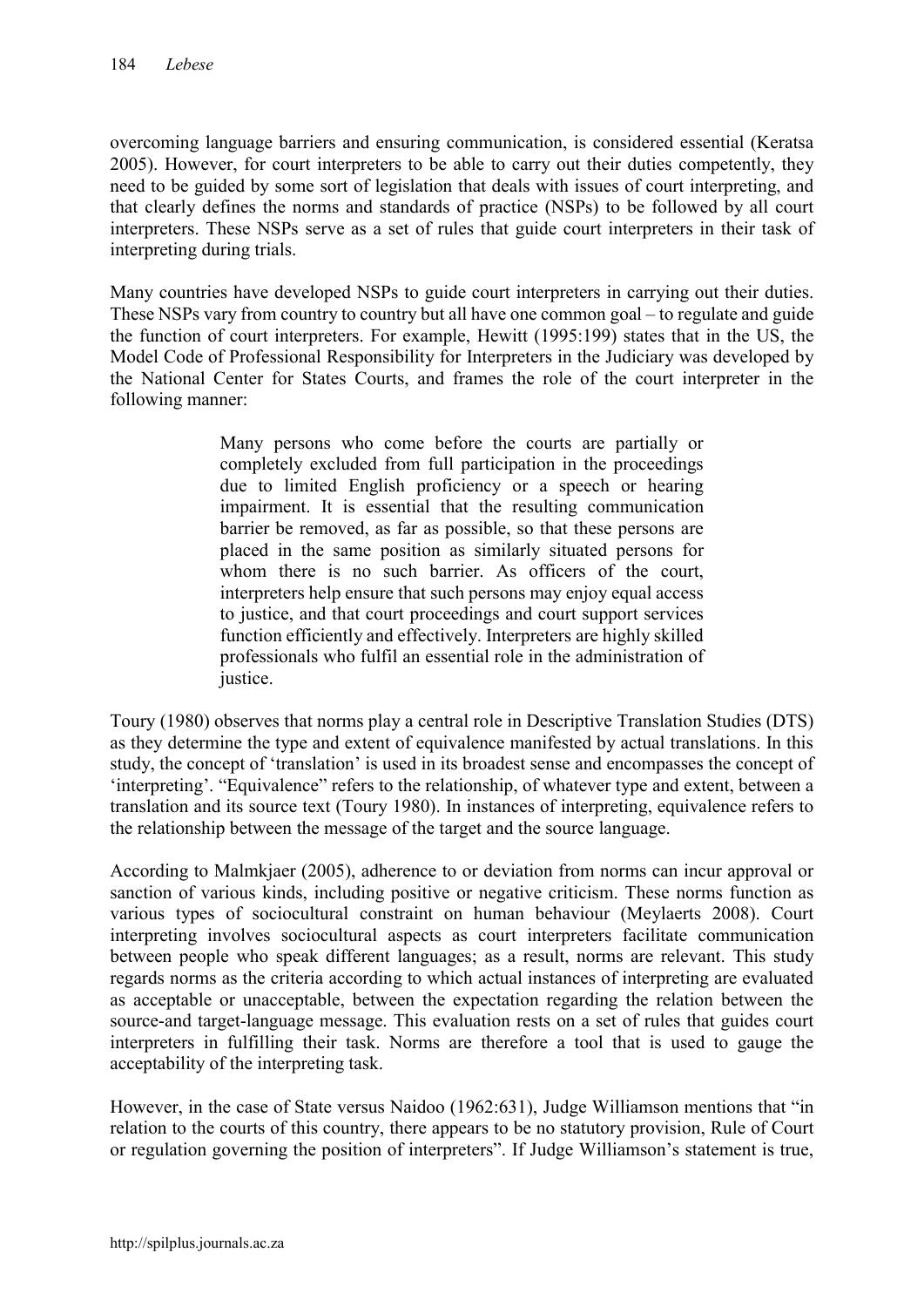court interpreters would then in essence be working without proper guidance from a statute containing NSPs for court interpreters. This situation might lead to court interpreters working according to their own personal preferences, each creating and abiding by his or her own NSPs. This could, in turn, lead to poor interpreting practices as there would be no application of common NSPs which court interpreters are to follow and for which they need to be held accountable. Mikkelson (1996) observes that interpreting is characterised by a lack of standards for training and practice, among other things. Du Plessis (1997:1) holds the same view and mentions that "interpreting may be a clearly defined, well-established profession operating within a structured context in many countries of the world, but in South Africa the profession still has a long way to go to attain the same status".

If NSPs do not exist, court interpreters themselves have to deal with the controversies surrounding their duties and position. The situation might be that, while interpreters perform their duties from day to day, they are "constantly making decisions and solving problems by navigating between the Scylla of slavish, which is the literal interpretation, and the Charybdis of free translation that distorts meaning and thereby perverts justice" (Mikkelson 2008:2).

The aim of this study is to investigate whether there is any statute governing the NSPs for court interpreters in South Africa, and if so, to what extent. If no such statute exists, the aim will be to investigate how this deficit affects the work of court interpreters. Four legal documents will be examined: the Personnel Administration Standard for Court Interpreters (PAS), contained in the Public Service Code, which relates to the employment of court interpreters in the Department of Justice and Constitutional Development of South Africa; the Magistrates' Court Act 44 of 1944 (as amended); the Oath of Office of Interpreters in terms of Rule 68 (1) of the Magistrates' Court Act 44 of 1944 (as amended), and the Constitution of the Republic of South Africa, Act 108 of 1996 (as amended), as well as several extracts from case studies (see Lebese 2011, 2013). The documents under investigation relate to court interpreters and are currently in use and legally recognised. The case studies are relevant for this study as they allow us to determine whether or not court interpreters are guided by any norms when they interpret, and whether they abide by these norms. If it is found that they are not guided by any norms, the aim is then to investigate how interpreters carry out their task of interpreting, and whether or not the lack of NSPs affects this task, as well as to what extent this effect is felt. The study aims to shed more light on the importance of NSPs for court interpreters, and how these NSPs can lead to better interpreting. The study concludes with a recommendation for the need of a statute governing court-interpreting issues (in the broadest sense) including NSPs.

# 2. Methodology

This study follows a qualitative research method and the DTS theoretical framework. The relevance of the qualitative method in research methodology and the DTS framework to this study lies in the fact that court interpreting takes place in real courtroom situations where court participants are present during proceedings. According to Toury (1980:80), translation practices are observational facts. Because court interpreting takes place in real world situations, court interpreting practices are therefore also observational facts. Hillinger and Leu (1994) mention that the qualitative research method in interpreting studies explores how language, power and history shape human views of reality, truth and knowledge, and aims to discover multiple realities. Shank (2002) holds the same view and uses two metaphors to describe the qualitative research method. The first metaphor is that of a window, as the researcher looks through a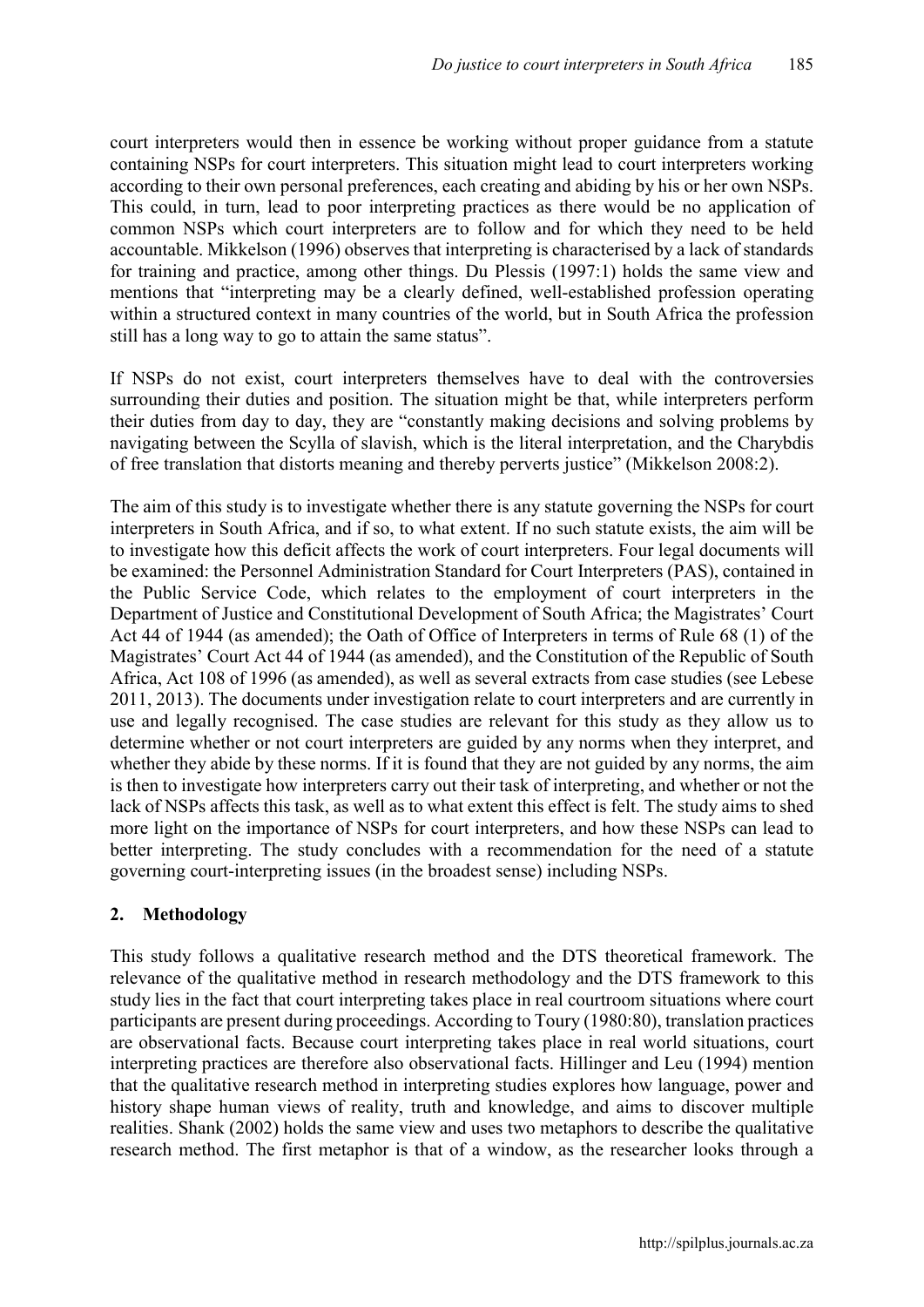metaphorical window to get an accurate view of a subject. The second metaphor is that of a lantern, which suggests that this method sheds light on dark areas. Gall, Borg and Gall (1996) mention that the qualitative research method is grounded in the assumption that individuals construct social reality in the form of meanings and interpretations, while Meulenberg-Buskens (1993) views it as a method in which the researcher tries to relate the topic of study directly to phenomena in reality.

The court proceedings are regulated by rules and regulations of administration of justice contained in pieces of legislation, such as the Magistrates' Court Act 44 of 1944 (as amended). As previously mentioned, this study investigates four legal documents relating to issues of court interpreters, with the aim of obtaining an accurate view of what is contained in these documents regarding these issues. In doing so, the study aims to discover multiple realities and reveal the truth as to whether or not these legal documents contain any guidance for court interpreters in respect of NSPs. In addition, extracts from court proceedings will be analysed to observe how court interpreters carry out their task of interpreting by relating directly to the facts observable during the court proceedings.

# 3. The importance of norms and standards of practice

Before discussing the four legal documents mentioned above, it is imperative to examine how scholars view the importance of translation NSPs, and to show how relevant these NSPs are to court interpreting. Schäffner (1998) maintains that the concept of 'norms' is one which has been used differently within the field of Translation Studies, and of which the value was asserted strongly as well as being called into question. She maintains that research in this field has been concerned with the description of actual translation, and the formulation of general principles and practical translations. As such, Schäffner is of the opinion that norms play an important role with regard to these aspects since these descriptions, as mentioned above, are related to assumptions and expectations about the correctness or appropriateness of translations. According to Schäffner (1998), Bartsch (1987) applied the concept of 'norms' to linguistics, and differentiated between product norms and production norms. According to Bartsch (1987), product norms concern the correctness regarding the language system, and production norms concern the methods and strategies by which the correct product can be achieved.

With regard to what has been stated in the paragraph above, norms are relevant to court interpreting as interpreting is a process of interaction between people and must therefore be regulated in one way or another. One of the ways of doing this is by introducing norms to regulate the process of interpreting itself, and also to regulate the conduct of practitioners who offer the service. According to Schäffner (1998), the concept of 'norms' plays an important role in linguistic approaches to translation as it is concerned with the linguistic norms of the two languages. Firstly, norms relate to how utterances and texts, that are correct according to the respective rules and norms, are produced. Secondly, they relate to the relations and regularities between the two linguistic systems that were discovered on the basis of contrastive analyses, which were then translated into guidelines or rules for the translator, mostly with prescriptive intent.

The importance of NSPs in relation to court interpreting lies in the fact that court interpreting involves sociocultural factors and, as a result, court interpreters have to follow certain norms and meet certain criteria in order to be able to carry out their task as expected and in an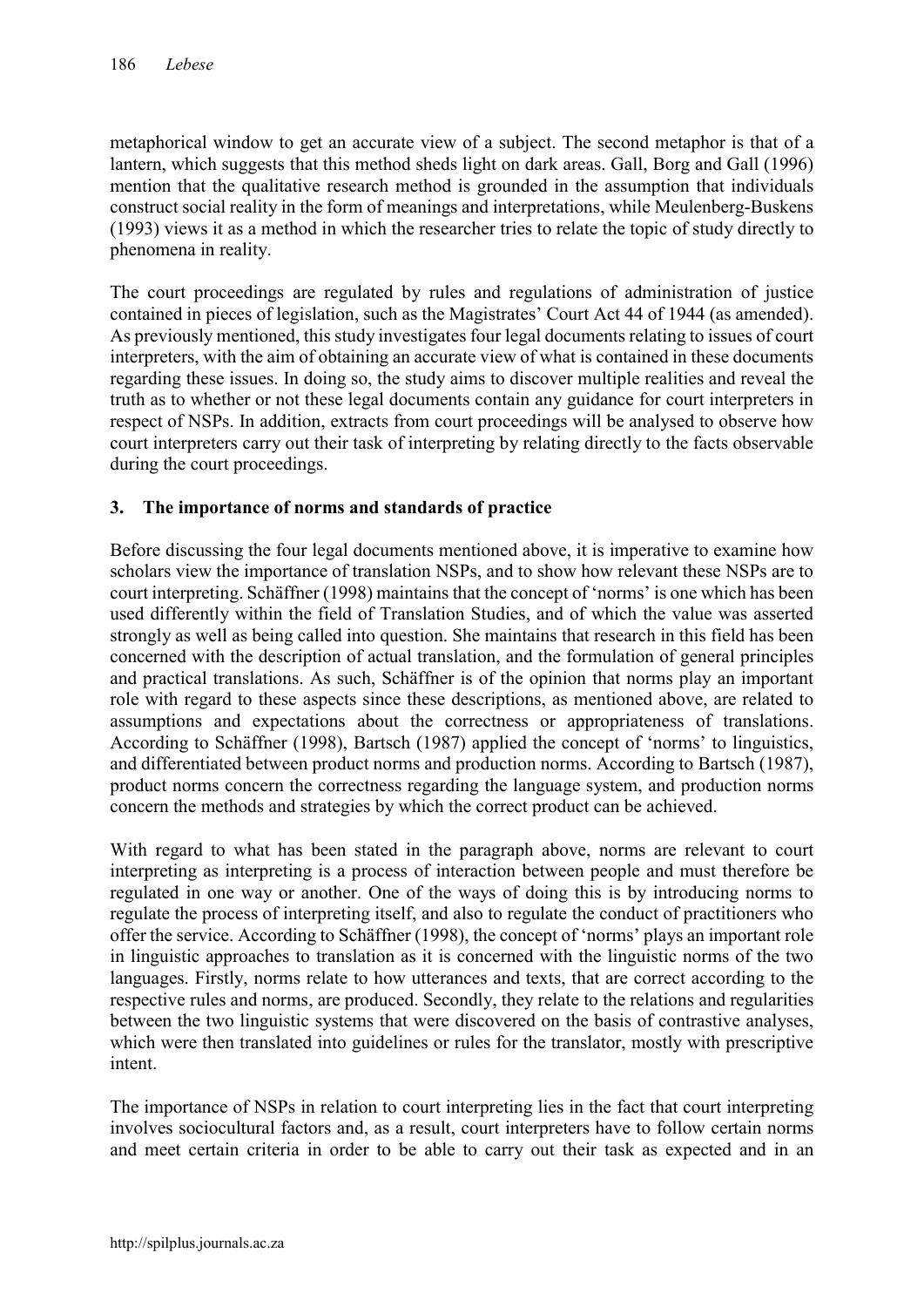acceptable manner. These criteria involve the standards of practice which entail the requirement to be admitted or appointed as a court interpreter. For instance, people who may be appointed as court interpreters could be those who possess certain qualifications relating to interpreting, as well as certain basic skills in interpreting or communication. People who meet these criteria can then be recruited and trained to become court interpreters as they have certain foundations upon which interpreting skills can be built. The expectation in this instance involves how the source-language speaker wants his or her message to be sent across to the target-language speaker in a manner that will achieve the aims of the message. For example, if the sourcelanguage speaker sends a message that will prompt the target-language speaker to respond, the source-language speaker would expect a response from the target-language speaker.

On the other hand, the target-language speaker has to acknowledge the interpreted version of the source language. This means that the version that the target-language speaker hears from the court interpreter, which is what the interpreter says was said by the source-language speaker, must be produced according to the target-language speaker's existing linguistic systems and features. In other words, the language systems have to be those used by such speakers in their natural sense, i.e. the normal way of speaking that particular language, without any stiltedness features which will make the language unacceptable. Therefore, norms play an important part in the transfer of the message as they guide court interpreters in the production of utterances that are correct and acceptable according to the linguistic systems and regularities of the languages concerned. This can be determined by way of contrastive analysis, where the utterances of both the source and target language are compared to see whether the production (i.e. the interpretation) is correct and accurately represents the source language.

## 4. Discussion of norms

Some translation scholars (cf. Schäffner 1998; Hermans 1996, 2013; Chesterman 1997) are of the view that the concept of 'norms' was first applied in the context of translation studies by Toury, who argued that translation, in its sociocultural dimension, is subject to constraints of several types and to varying degrees. Toury (1995) observes that, in terms of their potency, sociocultural constraints have been described along a scale, with general, relatively absolute rules on the one end, and pure idiosyncrasies on the other. Between these two poles lies a vast middle-ground occupied by intersubjective factors such as commonly designated norms. These norms form a graded continuum along the scale; some are stronger and more stringent, while others are weaker and almost idiosyncratic (Toury 1995).

Toury (1995:14) defines norms as "the translation of general values or ideas shared by a community – as to what is right and wrong, adequate and inadequate – into performance instructions appropriate for and applicable to particular situations". These norms are sociocultural constraints specific to a culture, society and time, and an individual acquires these norms through the general processes of education and socialisation (Toury 1995). He uses the term "norm" as a descriptive analytical category to be studied through the behaviour selected on a regular basis by translators in a given sociohistorical context. In his view, "translatorship", first and foremost, plays a social role through the fulfilment of a function allotted by a community to the activity, its practitioners and/or products, in a way which is deemed appropriate in its own terms of reference. The acquisition of a set of norms for determining the suitability of that kind of behaviour, and for manoeuvring between all the factors which may constrain it, is therefore a prerequisite for becoming a translator within a cultural environment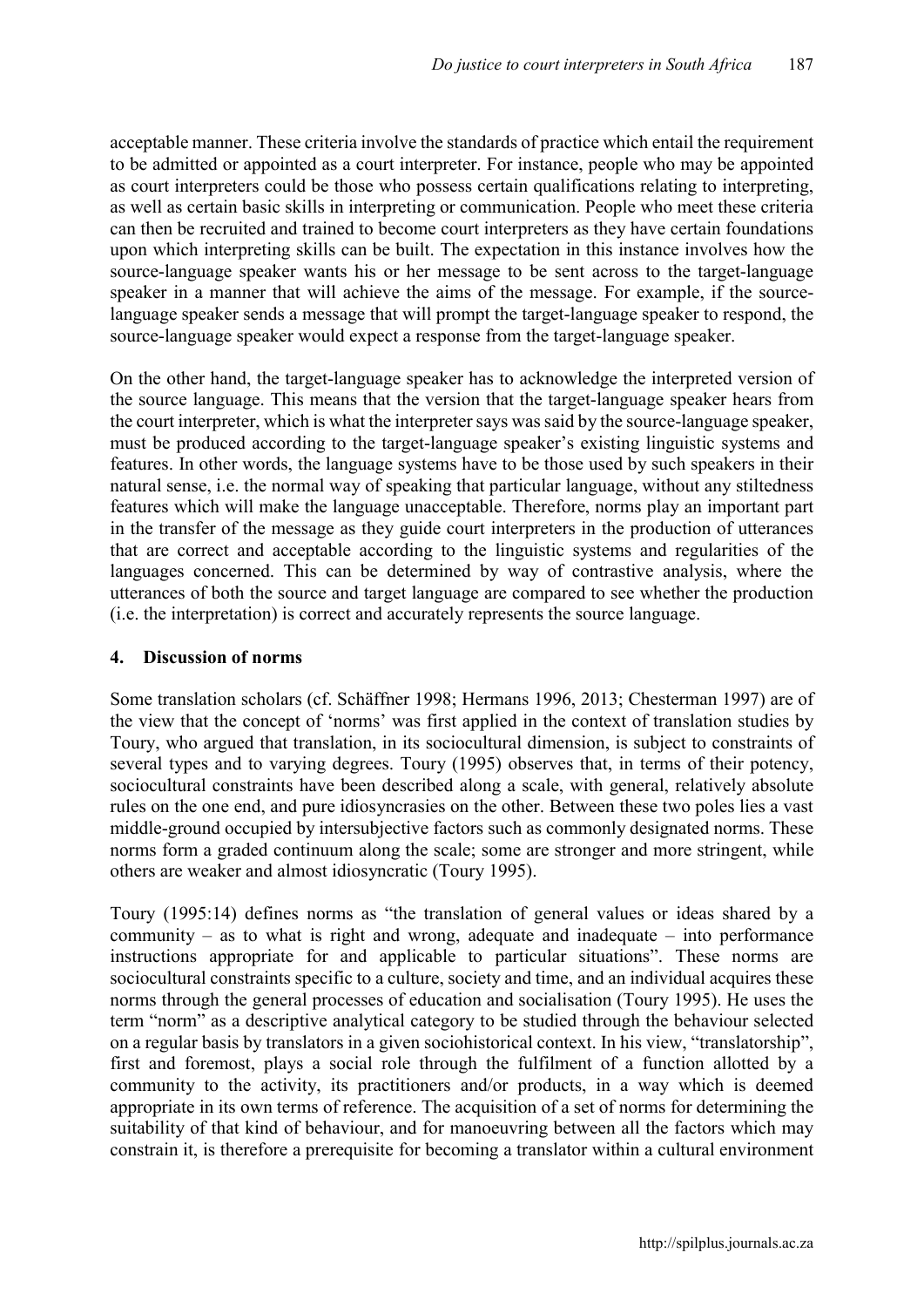(Duflou 2007). For Toury (1995), translation is an activity governed by norms which determine the equivalence manifested in actual translations.

Toury (1995) differentiates between three kinds of norms operating at different stages. The first is what he calls "initial norms", which are general choices made by translators. Translators can subject themselves to the norms realised in a source text (ST), or to those of the target culture or language. In the case of the former, the target text (TT) will then be adequate; if the norms of the target culture prevail, then the TT will be acceptable. The second kind of norm is what Toury (1995) calls "preliminary norms". These refer to the translation policy that determines the selection of texts for translation in a specific language, culture and time. Finally, "operational norms" describe the presentation and linguistic matter of the TT. These norms relate to issues of completeness regarding the TT.

Hermans (1996) holds the same view and states that norms, like rules and conventions, are psychological and social entities, and have a socially regulatory function as they constitute an important factor in the interaction between people. Norms help to bring about the coordination required for continued coexistence with others. By doing so, they safeguard the conditions of the collective sphere as they mediate between this entity and the individual, as well as between an individual's intentions, choices and actions, and the collectively held beliefs, values and preferences. Norms contribute to the stability and uncertainty that spring from an inability to control time and predict the actions of fellow human beings. The reduction of contingency brought about by norms is a matter of generalising from past experience, and making reasonably reliable, more-or-less prescriptive projections concerning similar types of situations in the future (Hermans 1996). Hermans (1996) further states that norms are prescriptive rules which have a normative semantic load, and are used to guide, control or change the behaviour of agents with decision-making capacities. According to him, norms tell individual members of a community not just how everyone else expects them to behave in a given situation, but how they ought to behave. He also states that norms imply that the community has agreed that a certain behaviour or action should be adopted as proper or correct (Hermans 1996).

In his discussion of norms, Chesterman (1997) notes that all norms exert a prescriptive pressure; he thus proposes another set of norms covering Toury's initial and operational norms. These include product or expectancy norms and process or professional norms. Product or expectancy norms are established by the expectations of readers of a translation (of a given type) concerning what a translation (of this type) should be like. Chesterman raises two important issues regarding expectancy norms: firstly, they allow evaluative judgements about translations, since readers have a notion of what is an "appropriate" or "acceptable" translation of the specific text variety, and will approve of a translator who conforms to these expectations. Secondly, these norms are sometimes "validated by a norm-authority of some kind" (Chesterman 1997). For example, a translation should meet the target-language criteria of readability and fluency (Munday 2008:117).

Professional norms, on the other hand, regulate the translation process itself, and are subordinate to and determined by expectancy norms. Chesterman (1997) proposes three kinds of professional norms: the first is the accountability norm, which is an ethical norm dealing with professional standards of integrity and thoroughness. It means that the translator accepts responsibility for the work produced for the commissioner and reader. The second is the communication or social norm. Here, the translator or the communication expert works to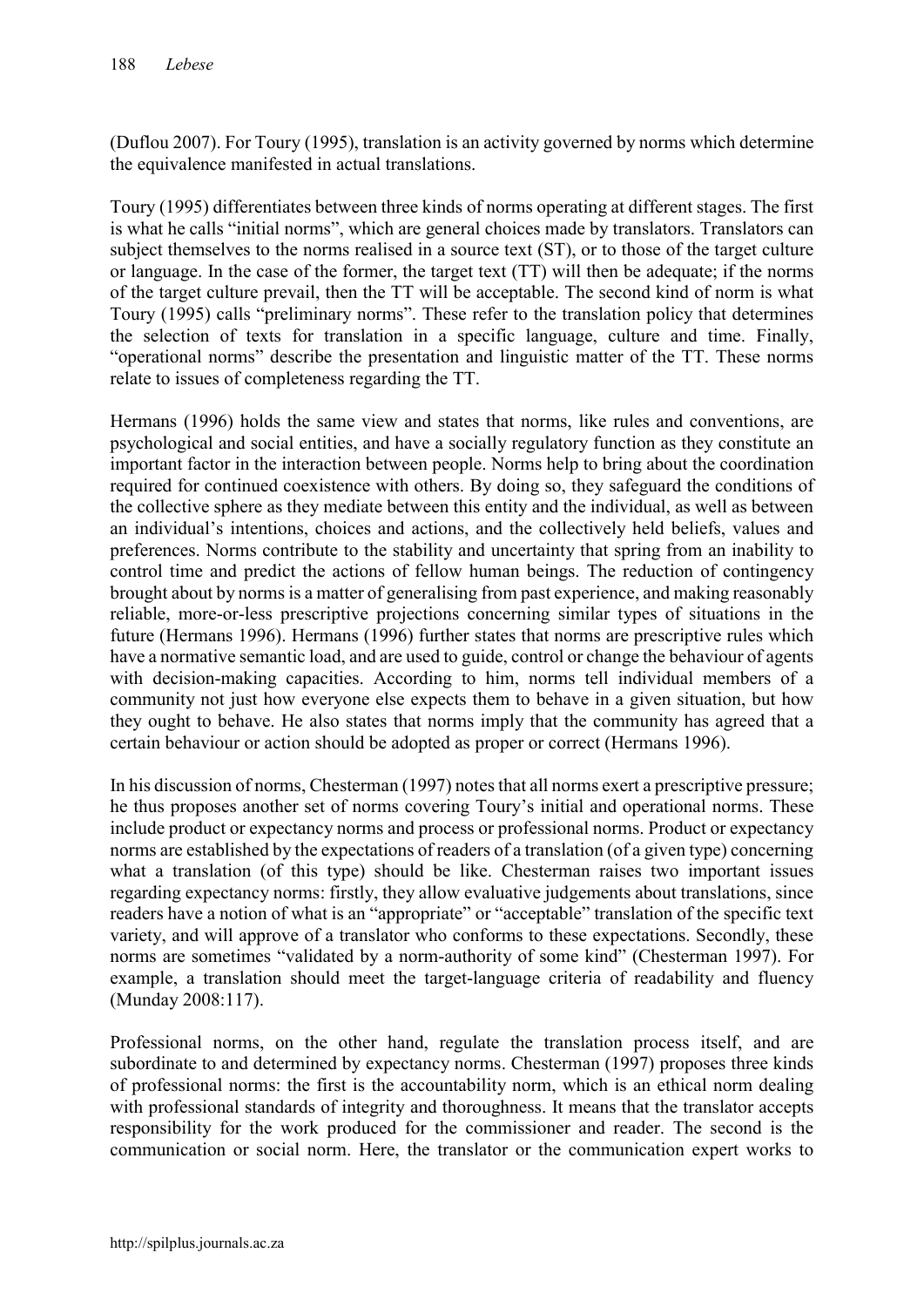ensure maximum communication between the parties. Finally, the relation or linguistic norm deals with the relation between the ST and TT. Chesterman (1997) observes that professional norms are validated partly by norm authorities, such as professionals and professional bodies, and partly by their very existence.

The three kinds of professional norms proposed by Chesterman (1997) are also applicable to court interpreters. The accountability norm ensures that court interpreters accept responsibility for their product – the rendered interpreting message passed on to the listener who receives that interpretation. The communication norm ensures that the listener receives an interpretation that is clear and can be understood without difficulty or misunderstanding. Finally, the relation norm ensures that the interpretation received by the listener matches the source-language message.

The discussion above indicates how translation is subject to and should be governed by norms. Hermans (2013) is of the view that the importance of the concept of 'norms' in translation is that it allows for a revision of the traditional notion of what constitutes a correct translation; considered from a norm-theoretical point of view, correctness in translation cannot be predetermined but is a matter of compliance with prevailing norms of translation. Toury (1995) argued that norms in translation give substance to equivalence and, in his view, if a text is accepted as a translation, it follows axiomatically that the relation of equivalence between the translation and its original stands, as norms determine the concrete shape of that equivalence relation in specific instances.

On the other hand, interpreting, which also falls within the broad definition of translation, is bound to be affected by norms as, like translation, interpreting is a sociocultural activity which involves communication between two or more people (Toury 1995). Toury's argument is based on his definition of norms as "the translation of general values or ideas shared by a community – as to what is right and wrong, adequate and inadequate – into performance instructions appropriate for and applicable to particular situations" (Toury 1995:14). Schjoldager (1995, in Pöchhacker and Shlesinger 2002) confirms this notion and states that interpreting as a behavioural activity must also be governed by norms as interpreters need these norms to help them select appropriate solutions to the problems they encounter. Mikkelson (2008) observes that most of the norms governing court interpreters in different countries emphasise the requirement for messages to be interpreted faithfully and completely. She quotes an example of Canon 1 of the US Model Code, which states that:

> [i]nterpreters shall render a complete and accurate interpretation or sight interpretation, without altering, omitting, or adding anything to what is stated or written, and without explanation. (Mikkelson 2008:1)

#### 5. Discussion of standards of practice

Many countries have laid down standards of practice for court interpreters or a code of ethics stipulated by law and by which all court interpreters employed in those countries must abide. In the US, the interpreters' code originated with the Court Interpreters Act of 1978 at a time when ad hoc interpreters were the norm and administrators sought to suppress "nonprofessional" behaviour (Camayd-Freixas 2011).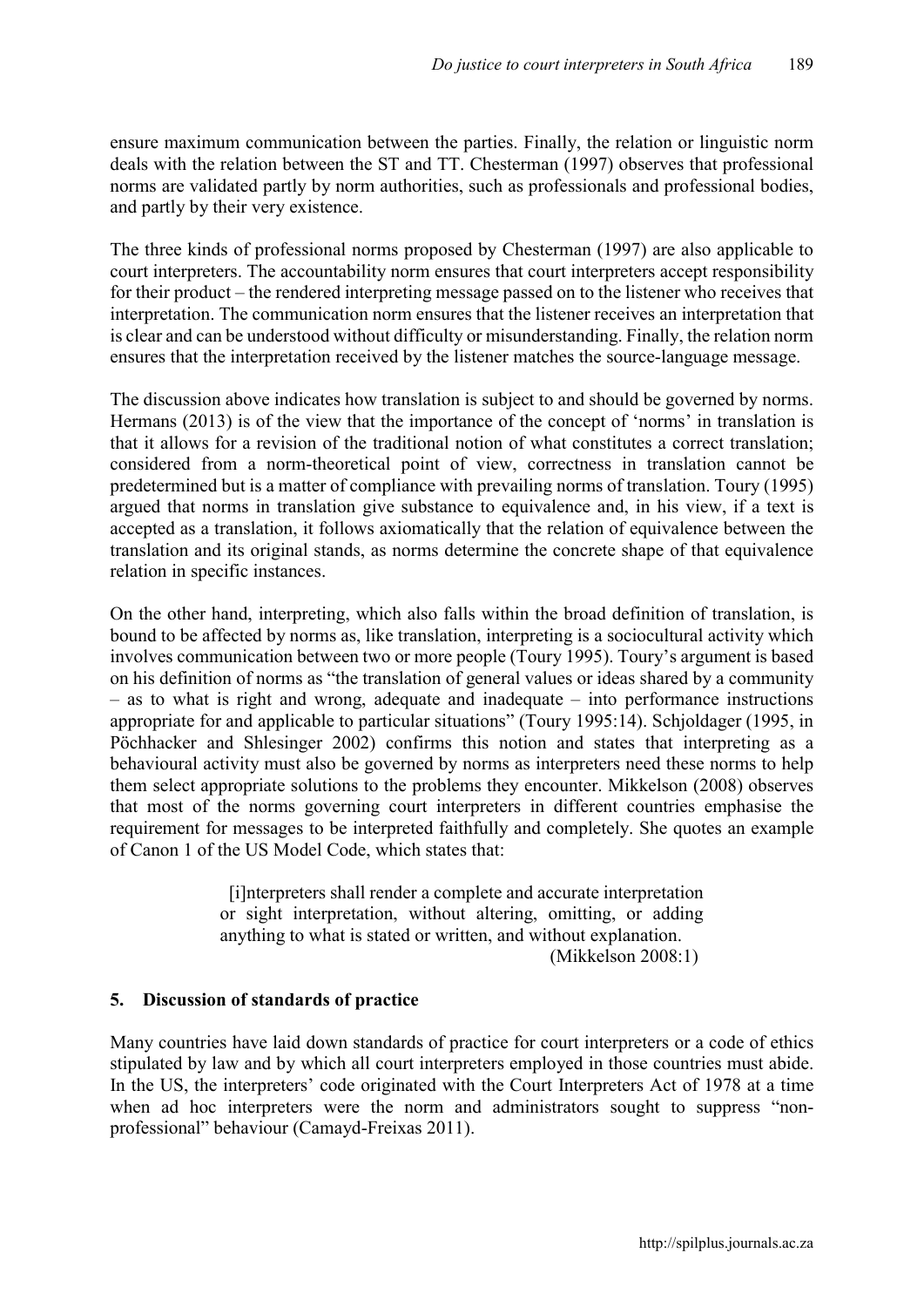Meulenbergs, Verpeet, Schotsmans and Gastmans (2004) define "standards of practice" as a set of professional guidelines grounded in a code of ethics which encompasses related values and principles. These standards are often used to identify desired qualifications, specify expectations and evaluate the execution of required skills within a given profession. However, these standards of practice function externally as guiding principles for interpreters, unlike norms which function internally (i.e. during the process of interpreting). Furthermore, these standards of practice are more like a code of conduct which interpreters must follow, from the acceptance of the interpreting assignment until the finalisation thereof.

Tseng (1992), in his model of the professionalisation of court interpreting, refers to standards of practice as a code of ethics. He observes that the enforcement of a code of ethics is crucial because it functions externally as one of the bargaining chips to earn public interest, and internally as an indispensable tool for internal control.

In Denmark, the Danish Administration of Justice Act XI of 1994, as amended by Legal Notice 425 of 2007, was proclaimed in 1994. Section 149(1) of this Act stipulates, among other things, the language of the courts, the provision of court interpreters for those who cannot speak the language of the court, and the requirements that court interpreters must meet in order to interpret in court.

In the US, the most evolved code in the profession of court interpreting is the Massachusetts Code of Professional Conduct for Court Interpreters of the Trial Court. The key to the success of this code is that it begins by precisely setting out its guiding principles. These standards seek to assure meaningful access, protect constitutional rights, and ensure due process as well as equal protection of the law for non-English-speakers (González, Vasquez and Mikkelson 1991).

# 6. Legislation on court interpreting in other countries

In many countries, efforts to address controversies surrounding issues of court interpreting have been made by legal professions and professional bodies of court interpreting. In the US, there has been a significant increase in the number of states that have enacted legislation to set standards for court interpreters and that have joined the Consortium of the National Center for the State Courts (Mikkelson 2008). For example, the Court Interpreters Act of 1978 (amended in 1988) mandates the development of a national certification examination at the federal level to test interpreters' linguistic and interpreting skills, which is provided for the assessment of certified interpreters in judicial proceedings instituted by the US (De Jongh 2008). On 26 June 2006, the Florida Legislature authorised the Supreme Court of Florida to establish minimum standards and procedures for the qualification, certification, professional conduct, discipline, and training of court interpreters. The Florida Court Interpreter Certification was implemented on 6 May 2008 (De Jongh 2008).

The National Association of Judiciary Interpreters and Translators (NAJIT), a well-known association of interpreters and translators in the US, was born out of legislation. NAJIT has a code of ethics and professional responsibilities with which all its members are bound to comply. The code came into existence because of the trust that is placed in court interpreters, and the magnitude of their responsibility necessitates high, uniform ethical standards that will guide and protect court interpreters in the course of their duties as well as uphold the standards of the profession as a whole. This code deals with issues of accuracy, impartiality and conflict of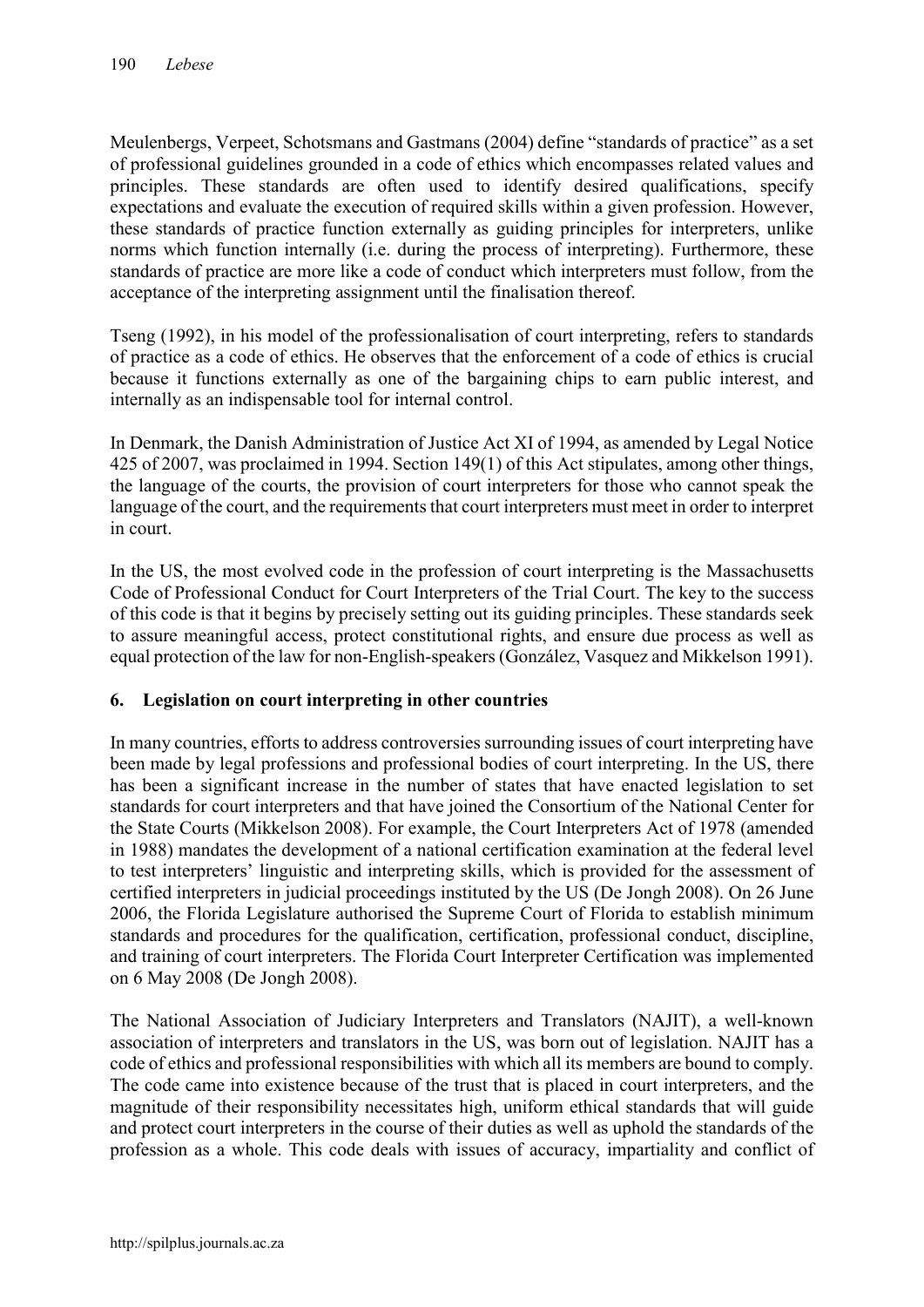interests, confidentiality, limitations of practice, protocol and demeanour, maintenance and improvement of skills and knowledge, accurate representation of credentials, and impediments to compliance (Mikkelson 2008).

Standards of practice for court interpreters have been re-examined with a view to making them reflect more accurately what interpreters are actually doing or should be doing in the field, and to provide more meaningful guidance for practitioners. Some of these associations have the support of the legal professions and other legal departments in the US (Mikkelson 2008).

# 7. Data analysis

The data comprise legal documents dealing with aspects of court interpreting; these include the Personnel Administration Standard for Court Interpreters (PAS), contained in the Public Service Code; the Magistrates' Court Act 44 of 1944 (as amended); the Oath of Office of Interpreters in terms of Rule 68 (1) of the Magistrates' Court Act 44 of 1944 (as amended); the Constitution of the Republic of South Africa, Act 108 of 1996 (as amended), and the extracts from court proceedings (Lebese 2011, 2013). The legal documents will be investigated in order to ascertain whether the statement by Judge Williamson (see section 1), in the case of State versus Naidoo (1962), is true. Extracts from court proceedings are analysed to investigate whether there are any norms existing for court interpreters, and if they are being followed during interpreting.

# 7.1 South African legal documents relating to court interpreters

# 7.1.1 The Personnel Administration Standard for Court Interpreters

The PAS is a document contained in the Public Service Code which deals with matters relating to court interpreters. It came into effect on 10 June 1994 and is the generally prevailing measure regulating the employment, post-classification, educational qualifications, promotions and salaries of court interpreters employed in the Department of Justice and Constitutional Development of South Africa. This document is applicable to personnel who interpret during court sessions. Annexure A of the PAS deals with the prescribed job contents of the occupational class of court interpreters. In the introduction, this document states the following:

> The main object of job contents description is to define, by means of basic job description, posts levels for the purpose of the creation of posts, and not necessarily to establish detailed duty sheets. Departments must still compile duty sheets for separate posts and keep it up to date complementary to job contents descriptions, for purpose of application in practice.

> > (PAS:11)

Part 1 of the PAS reads as follows:

POST CLASS COURT INTERPRETER GRADE I/II AND SENIOR COURT INTERPRETER GRADE I/II/III:

1. Verrig tolkwerk. // Do interpretation work.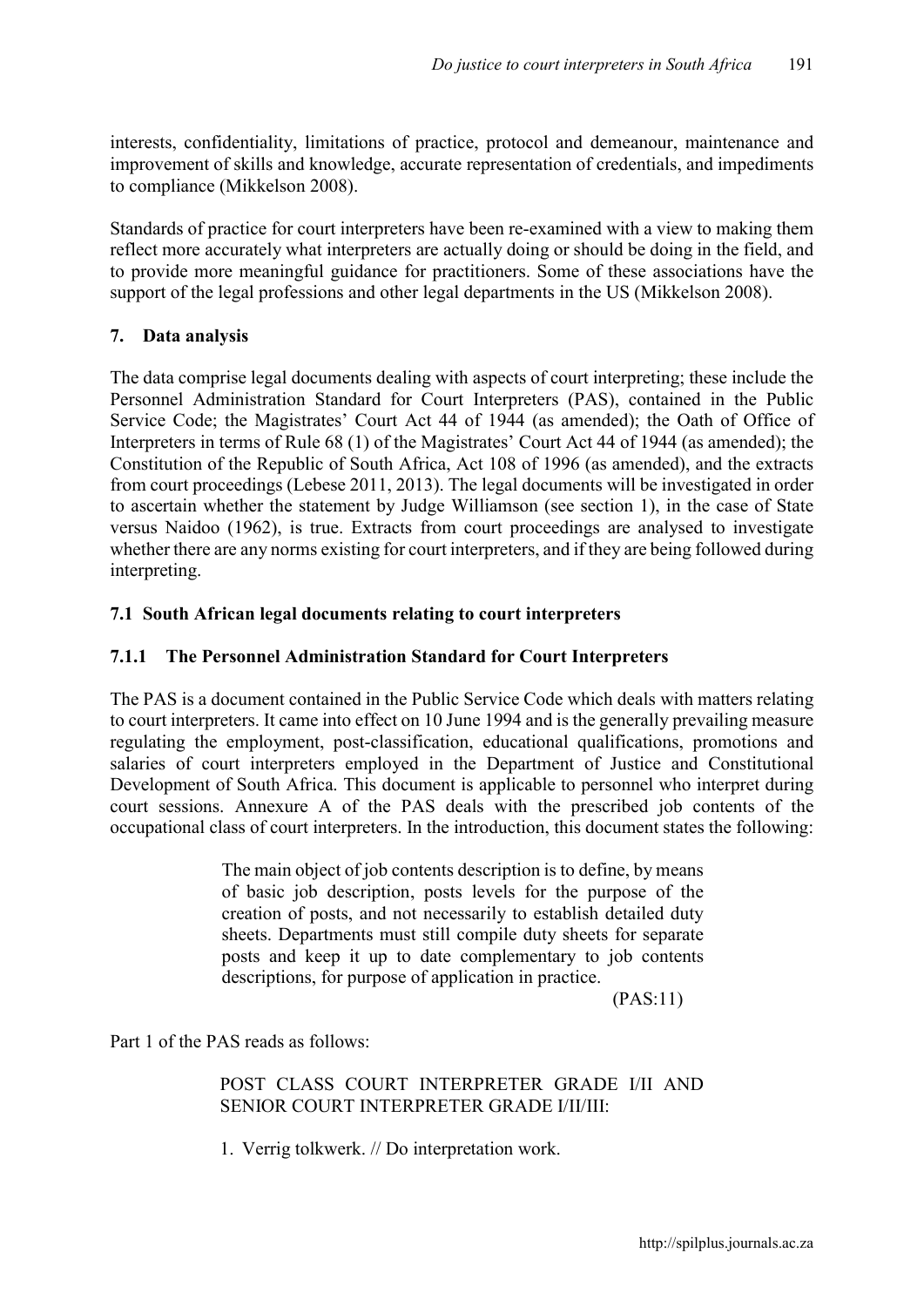- 2. Verrig elementêre klerklike werk wanneer hof nie in setting is nie. // Do elementary work when the court is not in session.
- 3. Skryf hofboeke op. // Keep records up to date.
- 4. Maak opname-apparaat skoon. // Clean recording equipment.

(PAS:10)

Contrary to the Court Interpreters Act in countries like the US, which has laid down standards of practice for court interpreters, the PAS, as the generally prevailing measure regulating the abovementioned issues regarding court interpreters in South Africa, does not mention anything regarding NSPs for court interpreters.

# 7.1.2 The Magistrates' Court Act 44 of 1944 (as amended)

This Act (henceforth the Magistrates' Court Act) came into effect in 1994, and has been amended from time to time as the need arose. Its purpose is, in part, to regulate the proceedings in magistrates' courts as it defines and explains the roles of court officials (e.g. magistrates, prosecutors, lawyers and advocates) during trials. Court interpreters are also involved in courtroom proceedings if they offer their services to any court participant who is not in a position to follow proceedings due to the latter being unable to speak or understand the language used during those proceedings. Such persons can be an accused, a witness or even a lawyer or advocate representing either the accused or the witness because s/he has been given a watching brief. Because of their involvement in these proceedings, interpreters must be classified as court officials unless there is legislation defining or classifying them differently. Section 6(2) of the Magistrates' Court Act states:

> If in a criminal case, evidence is given in a language with which the accused is not in the opinion of the court sufficiently conversant, a competent interpreter shall be called by the court in order to translate such evidence into the language with which the accused professes or appears to the court to be sufficiently conversant, irrespective of whether the language in which the evidence is given is one of the official languages or of whether the representative of the accused is conversant with the language used in evidence.

> > (Baker, Erasmus and Farlam 1980:10)

The Magistrates' Court Act, however, does not address the issues of NSPs for court interpreters. It would have been expected of the Act to explicitly mention these two issues as they form the core in the function of court interpreters. This would have been the correct way of guiding and also holding court interpreters accountable in carrying out their task.

# 7.1.3 The Oath of Office of Interpreters

In terms of Rule 68 (1) of the Magistrates' Court Act 44 of 1944 (as amended), every interpreter is required to take an oath or make an affirmation, in writing, before a judicial officer. The oath reads as follows: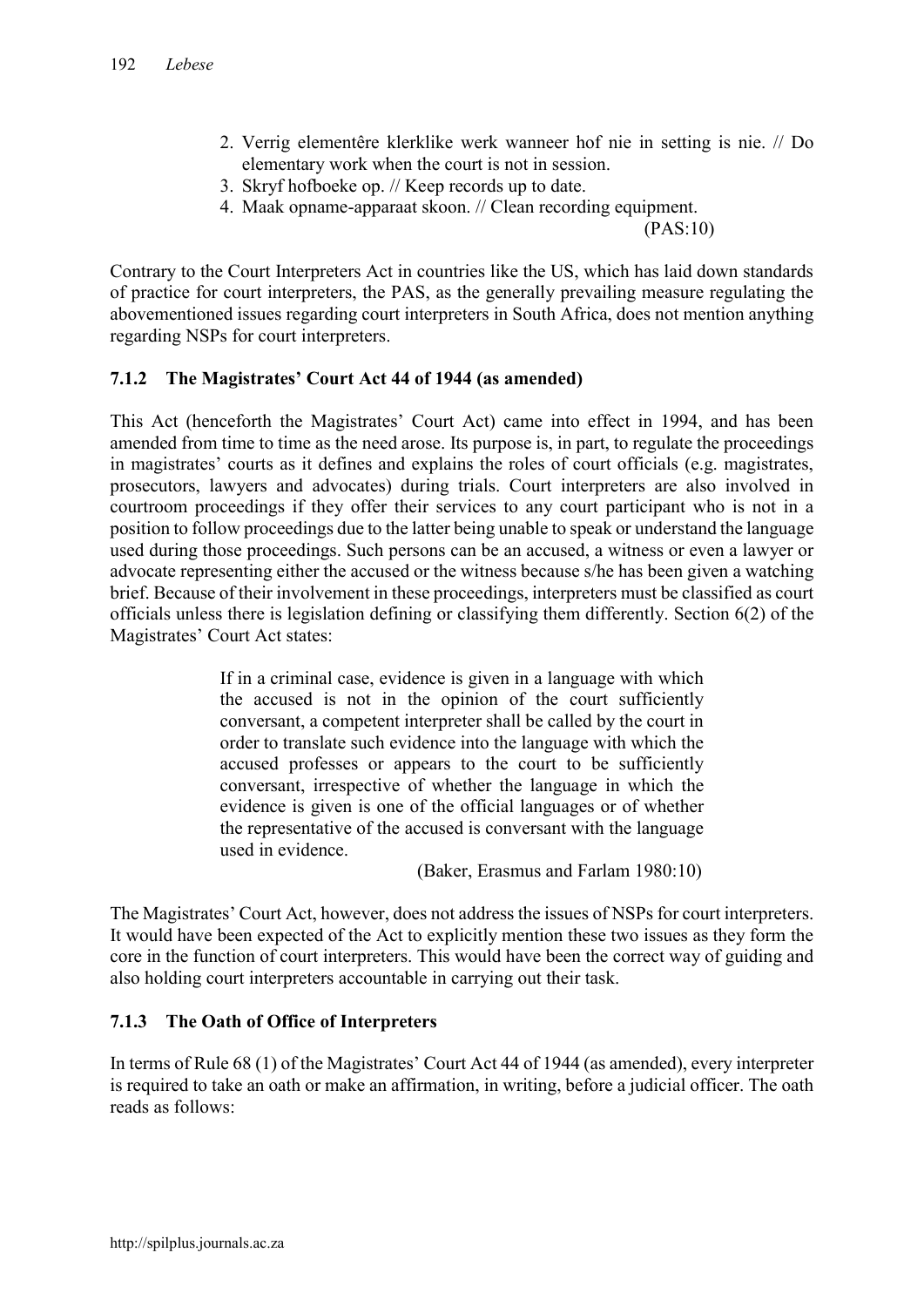I, .........................., (full name) do hereby swear/truly affirm that whenever I may be called upon to perform the functions of an interpreter in any proceedings in any magistrate's court I shall truly and correctly to the best of my knowledge and ability interpret from the language I may be called upon to interpret into an official language of the Republic of South Africa and *vice versa*.

In terms of this rule, court interpreters are therefore required to take an oath before they start to interpret in any court of law. However, the oath does not stipulate any guidelines, in the form of norms, which will inform court interpreters of the expectations they have to meet when performing their task of interpreting.

### 7.1.4 The Constitution of the Republic of South Africa, Act 108 of 1996 (as amended)

The Constitution is regarded as the supreme law of the country and contains the Bill of Rights, a cornerstone of democracy in South Africa which the state must respect, protect, promote and fulfil. Section 6 of the Constitution embraces multilingualism through the promotion of all 11 official languages. Thus, it protects and promotes the use of the indigenous languages in Government and other spheres of the state. The Bill of Rights provides for language rights for arrested, detained, and accused persons. Section 34 of the Constitution deals with access to courts, and states that everyone has the right to have any dispute, which can be resolved by the application of law, decided in a fair public hearing before a court or, where appropriate, another independent and impartial tribunal or forum. With regard to the issue of language rights in South Africa, there is the demand for language facilitators who can facilitate communication between individuals who do not share the same language. This situation also applies to proceedings in a court of law as English and Afrikaans are the only languages still used as languages of the record. Hlophe (2004) observes that the position explained above poses a challenge for those South Africans whose home language is neither English nor Afrikaans, meaning that there will be a risk of injustice in the South African courts. Hlophe (2004) further states that the continued existence of these linguistic and cultural barriers represents a genuine threat to the effective dispensation of justice in our South African courts. Therefore, interpreters and translators play a crucial role in bridging the communication gap between courtroom participants who do not share the same language. In a courtroom setting, court interpreters have to deal with sociolinguistic issues because of the involvement of the different languages (Hlophe 2004). Court interpreters therefore need some guidelines to help them carry out their task in an acceptable, correct and expected manner. These guidelines would also serve as a protective measure of linguistic rights of those for whom court interpreters interpret.

Section 35 of the Constitution deals with the rights of arrested, detained and accused persons, and Subsection  $(3)(k)$  states:

> Every accused person has a right to a fair trial, which includes the right to be tried in a language that the accused person understands or, if that is not practicable, to have the proceedings interpreted in that language.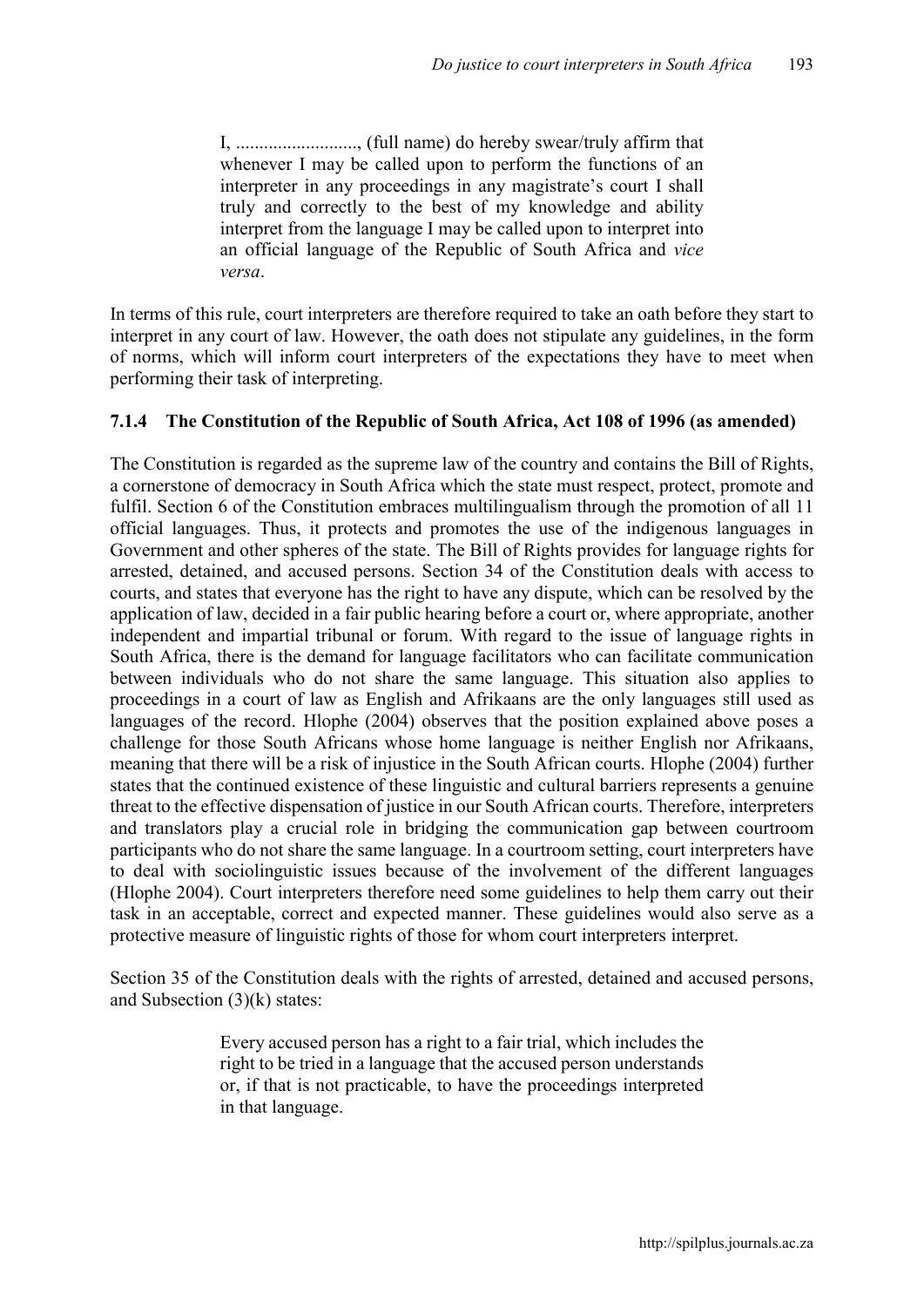Section 35(4) states that whenever information is to be given to a person, that information must be given in a language that the person understands. Although the Constitution discusses the linguistic rights of individuals (cf. Sections 6, 34 and 35), it does not mention matters relating to court interpreters, such as the NSPs that court interpreters have to follow in fulfilment of their task.

# 7.1.5 Case studies

This section contains the analysis of extracts from transcribed court proceedings taken from Lebese (2011, 2013). Although the extracts were used by Lebese (2011, 2013) to investigate whether or not the role of South African court interpreters was defined, they are still relevant for the present study. The relevance lies in the fact that the concept of 'role' is determined by certain NSPs. The present study investigates the role played by court interpreters during trials to ascertain whether they are guided by NSPs in carrying out their task. The languages used during the proceedings were English and Setswana.

The following symbols are used in Tables 1-3 which contain the data extracted from Lebese's (2011, 2013) case studies:

- $\bullet$  + represents the additions made.
- $\bullet$  represents the omissions made.
- \_\_\_\_\_\_\_ represents non-interpretation.
- TT represents the target text.
- ST represents the source text.
- Backtr represents a back-translation.

# 7.1.5.1 Case study 1

In this case, the accused, an adult male who was represented by an advocate, was charged with an offence of reckless or negligent driving. What appears in Table 1 is what transpired during the proceedings.

| Magistrate/Prosecutor/Lawyer/Advocate                                                                                                                                                                                                                                                                                                                                                | Interpreter                                                                                                                                                                                                        | <b>Accused/Witness</b> |
|--------------------------------------------------------------------------------------------------------------------------------------------------------------------------------------------------------------------------------------------------------------------------------------------------------------------------------------------------------------------------------------|--------------------------------------------------------------------------------------------------------------------------------------------------------------------------------------------------------------------|------------------------|
| <b>P:</b> As the court pleases your worship. The<br>charge against the accused is reckless or<br>negligent driving. In that on or about the $16th$<br>of June 2007, and on Letlhabile-Maboloka<br>road, a public road in the district of Brits, the<br>accused did drive a vehicle to wit, Nissan<br>Sentra with registration number CHC 680<br>NW, recklessly or negligently. [ST1] | A o thaloganya se ne o se bolellwa<br>gore ka di 16 tsa June 2007, mo tseleng<br>ya Letlhabile-Maboloka, o draivile<br>koloi ya Nissan Sentra ka botlhaswa le<br>go se tlhokomele. O a tlhaloganya?<br><b>TT11</b> |                        |

# Table 1. Extract for case study 1 (Lebese 2011:353-354)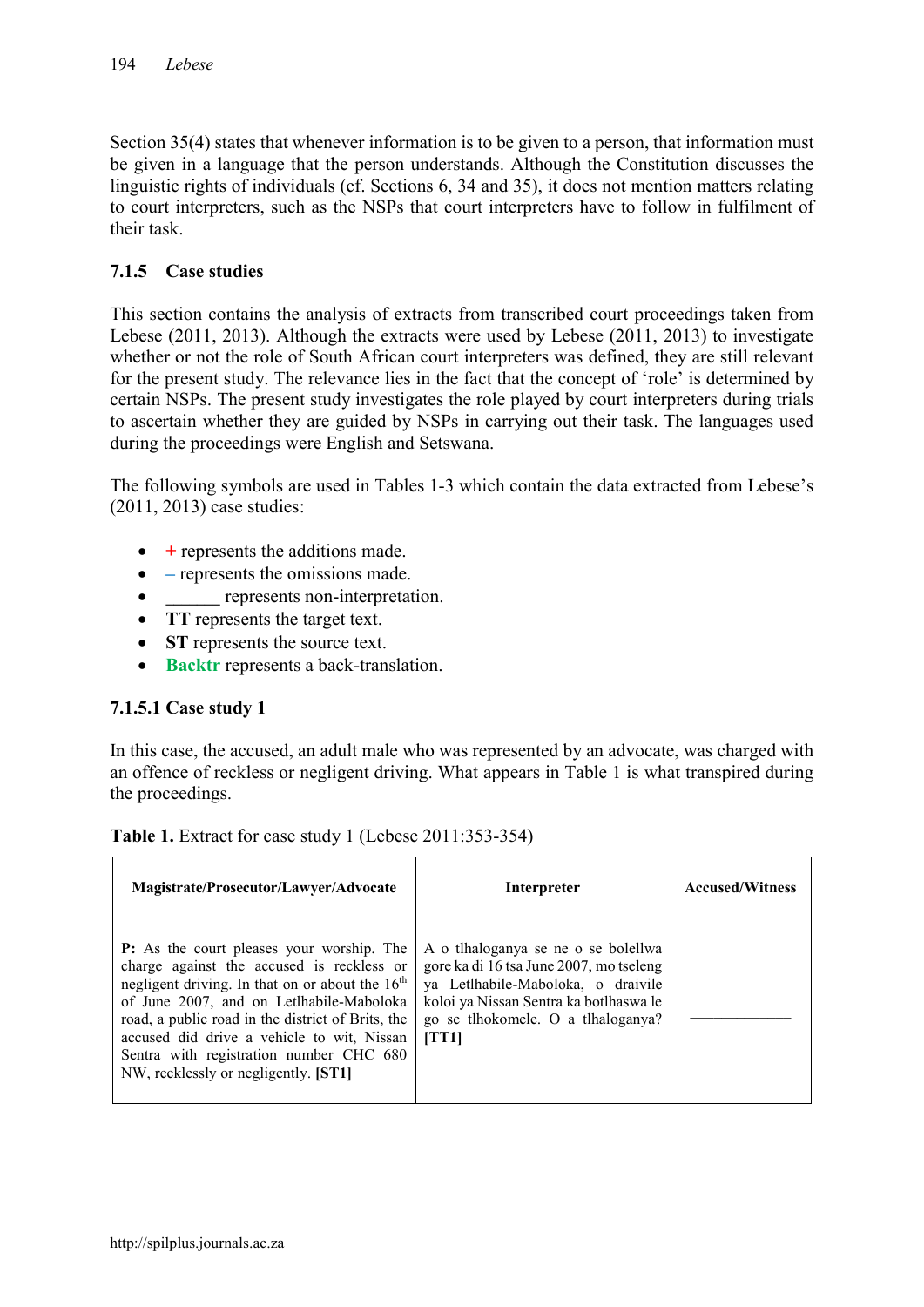| Magistrate/Prosecutor/Lawyer/Advocate                                                                                                                                                                                | Interpreter                                                                                                                                                                                                                                                                                                                                                                                                    | <b>Accused/Witness</b>                                                   |
|----------------------------------------------------------------------------------------------------------------------------------------------------------------------------------------------------------------------|----------------------------------------------------------------------------------------------------------------------------------------------------------------------------------------------------------------------------------------------------------------------------------------------------------------------------------------------------------------------------------------------------------------|--------------------------------------------------------------------------|
|                                                                                                                                                                                                                      | <b>Backtr:</b> $(-$ As the court pleases your<br>worship. The charge against the<br>accused is reckless or negligent<br>driving.) (+ Do you understand what<br>you were told that) on the 16 <sup>th</sup> of June<br>2007, (- and) on Letlhabile-Maboloka<br>road $(-a)$ public road in the district of<br>Brits) you drove a Nissan Sentra<br>vehicle, recklessly and negligently. (+<br>Do you understand?) |                                                                          |
|                                                                                                                                                                                                                      | $(-$ Yes) $(+$ I do understand the charge.)<br>[TT2]                                                                                                                                                                                                                                                                                                                                                           | A: Ee. [ST2]<br>Backtr: Yes.                                             |
| M: And how do you plead? [ST3]                                                                                                                                                                                       | O ipona molato kampo ga o ipone<br>molato? [TT3]<br><b>Backtr:</b> Do you plead guilty or not<br>guilty?                                                                                                                                                                                                                                                                                                       |                                                                          |
|                                                                                                                                                                                                                      | $(-$ I plead) not guilty. [TT4]                                                                                                                                                                                                                                                                                                                                                                                | A: Ga ke ipone<br>molato. [ST4]<br><b>Backtr:</b> I plead not<br>guilty. |
| Adv: As the court pleases your worship. The<br>plea is in accordance with my instructions and<br>furthermore the accused elects to exercise his<br>rights to remain silent. [ST5]                                    |                                                                                                                                                                                                                                                                                                                                                                                                                |                                                                          |
| M: To shorten the proceedings, does the<br>accused admit that on the 16 <sup>th</sup> of June 2007, on<br>Letlhabile-Maboloka road, he drove a Nissan<br>Sentra with registration number CHC 680<br><b>NW?</b> [ST6] |                                                                                                                                                                                                                                                                                                                                                                                                                |                                                                          |
| Adv: Indeed so, your worship. [ST7]                                                                                                                                                                                  |                                                                                                                                                                                                                                                                                                                                                                                                                |                                                                          |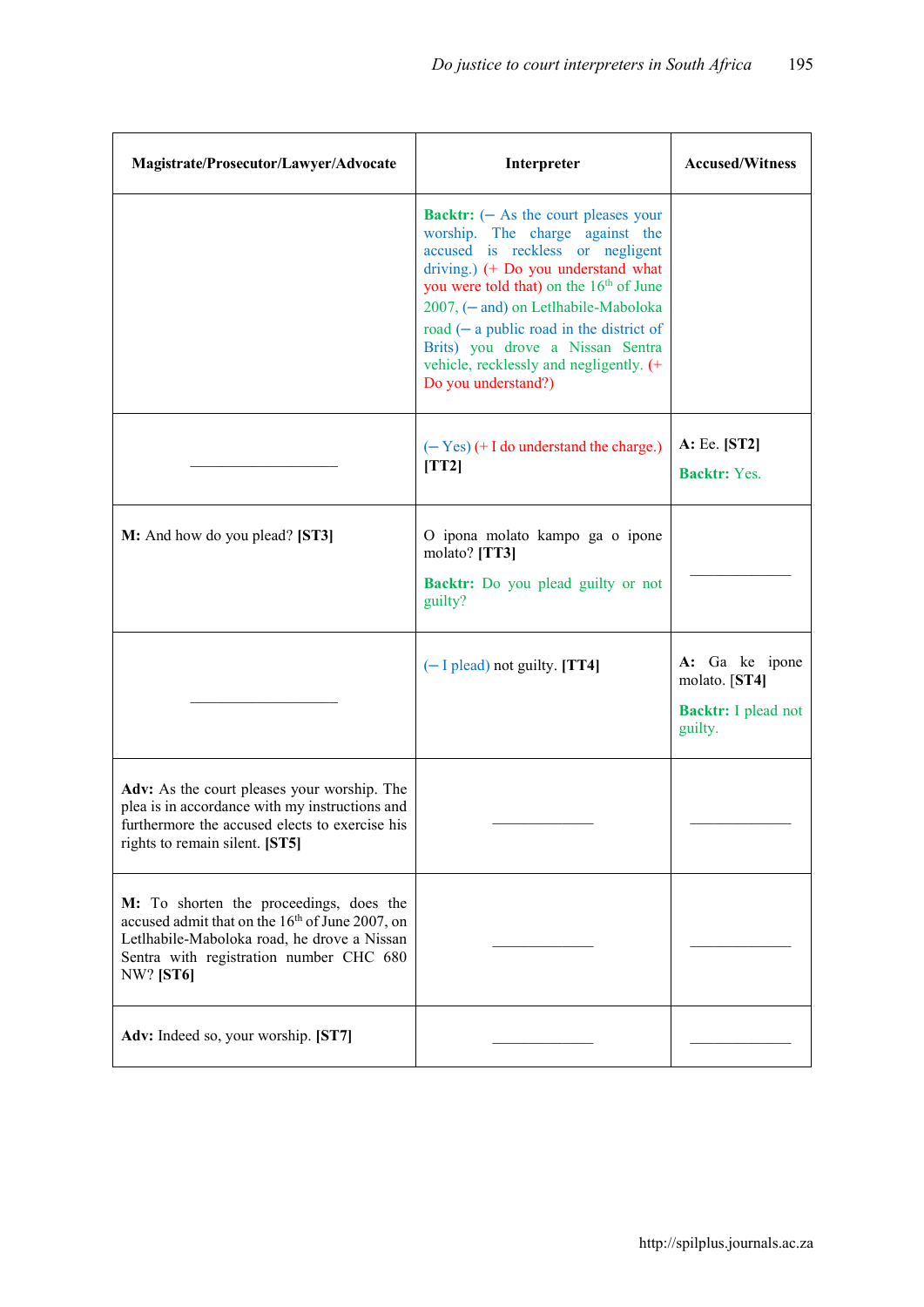| Magistrate/Prosecutor/Lawyer/Advocate | Interpreter                                                                                                                                                                                                                                                                         | <b>Accused/Witness</b>              |
|---------------------------------------|-------------------------------------------------------------------------------------------------------------------------------------------------------------------------------------------------------------------------------------------------------------------------------------|-------------------------------------|
| M: Do you confirm, sir? [ST8]         | O a netefatsa gore ka letsatsi le o ne o<br>driva koloi ya Nissan Sentra, ya<br>registration number CHC 680 NW?<br>[TT8]<br><b>Backtr:</b> Do you confirm $(-\sin)(+\text{that})$<br>on that day you were driving Nissan<br>Sentra vehicle with registration<br>number CHC 680 NW?) |                                     |
|                                       | $(- Yes.)$ (+ Correct, I confirm.) [TT9]                                                                                                                                                                                                                                            | A: Ee. [ST9]<br><b>Backtr:</b> Yes. |

In this case, after the court interpreter interpreted the charge for the accused, she asked him the following question in TT1: "O a tlhaloganya?" ('Do you understand?'). According to Erasmus (2009), it is the duty of the presiding officer to direct any procedural questions to the accused, from the beginning to the end of the trial. In this instance, it should have been the presiding officer who asked the accused whether he understood the charge, and not the interpreter.

According to Mikkelson (2008:1), the task of an interpreter is to render a complete and accurate interpretation, without altering, omitting or adding anything to what is stated or written, and without explanation. González et al. (1991) hold the same view and state that the interpreter shall render a complete and accurate interpretation. In TT1, the interpreter has made further additions, indicated in the table by +, which were not present in ST1. Furthermore, in TT2, TT4, TT8 and TT9, the interpreter omitted words (indicated by –). The interpreter did not interpret the communication between the magistrate and the advocate in ST5, ST6 and ST7.

The questions to be asked in this case are the following: firstly, is the interpreter guided by any statute regarding her task and, if so, why did she carry out the task of the magistrate? Secondly, why did she make additions, which is contrary to what Mikkelson (2008:1) states? Thirdly, why did the interpreter omit words as indicated in TT2, TT4, TT8 and TT9? Lastly, why did the interpreter not interpret the communication between the magistrate and the advocate in ST5, ST6 and ST7? These questions will be answered during the discussion of the findings.

# 7.1.5.2 Case study 2

In the following case, the accused was an unrepresented male charged with an offence of assault with intent to do grievous bodily harm.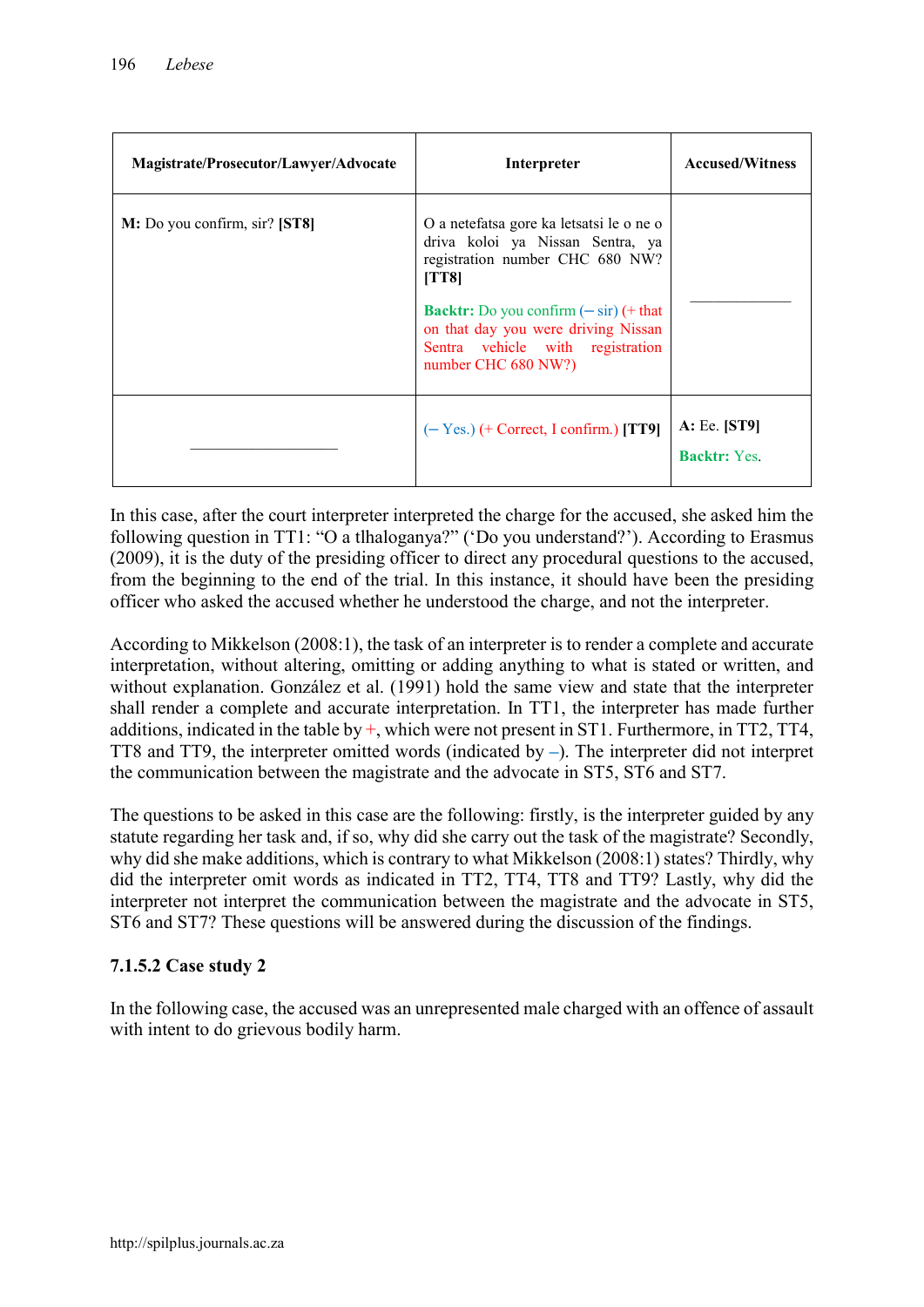| Magistrate/Prosecutor/Lawyer/Advocate                                                                                                                                                                                                                                                                                                             | Interpreter                                                                                                                                                                                                                                                                                                                                                                                                                       | <b>Accused/Witness</b>                                                                                                                                                                            |
|---------------------------------------------------------------------------------------------------------------------------------------------------------------------------------------------------------------------------------------------------------------------------------------------------------------------------------------------------|-----------------------------------------------------------------------------------------------------------------------------------------------------------------------------------------------------------------------------------------------------------------------------------------------------------------------------------------------------------------------------------------------------------------------------------|---------------------------------------------------------------------------------------------------------------------------------------------------------------------------------------------------|
| P: The charge against the accused is that on or<br>about the 28 <sup>th</sup> day of November 2009, at or near<br>Nkele's tavern at Majakaneng, in the district of<br>Brits, the accused did unlawfully assault the<br>complainant, an adult male person, by hitting<br>him with a bottle with intent to cause him<br>grievous bodily harm. [ST1] | O latofatswa ka molato wa go otla ka<br>maikemisetso a go ntsha dikgobalo tse<br>di masisi mo mmeleng. Go twe ka di<br>28 tsa November 2009, gona mo<br>Nkele's tavern mo Brits, o ile wa otla<br>ena mongongoregi, wa mo ntsha<br>dikgobalo tse di masisi mo mmeleng.<br>A na wa utlwusisa molato o e leng<br>gore ba go latofatsa ka ona? [TT1]                                                                                 |                                                                                                                                                                                                   |
|                                                                                                                                                                                                                                                                                                                                                   | <b>Backtr:</b> You are charged (+ with an<br>offence of hitting with the intention of<br>causing grievous bodily harm. It is<br>said that) on the 28 <sup>th</sup> day of November<br>2009, $(+$ here) at Nkele's tavern in $(-)$<br>the district of) Brits, you did hit the<br>complainant $(-$ an adult male person)<br>and caused him grievous bodily harm.<br>(+ Do you understand the offence that<br>you are charged with?) |                                                                                                                                                                                                   |
|                                                                                                                                                                                                                                                                                                                                                   | I do not understand the charge. [TT2]                                                                                                                                                                                                                                                                                                                                                                                             | Ga<br>$A$ :<br>ke<br>$\mathbf 0$<br>tlhaloganye. [ST2]<br>Backtr: I do not<br>understand it.                                                                                                      |
|                                                                                                                                                                                                                                                                                                                                                   |                                                                                                                                                                                                                                                                                                                                                                                                                                   | A: O tlile mo a re<br>nna ke mo tlhabile<br>ka<br>thipa<br>(Magistrate)<br>interrupts) [ST3]<br>Backtr: He came<br>here and said that I<br>stabbed him with a<br>knife (Magistrate<br>interrupts) |

# Table 2. Extract for case study 2 (Lebese 2011:354-355)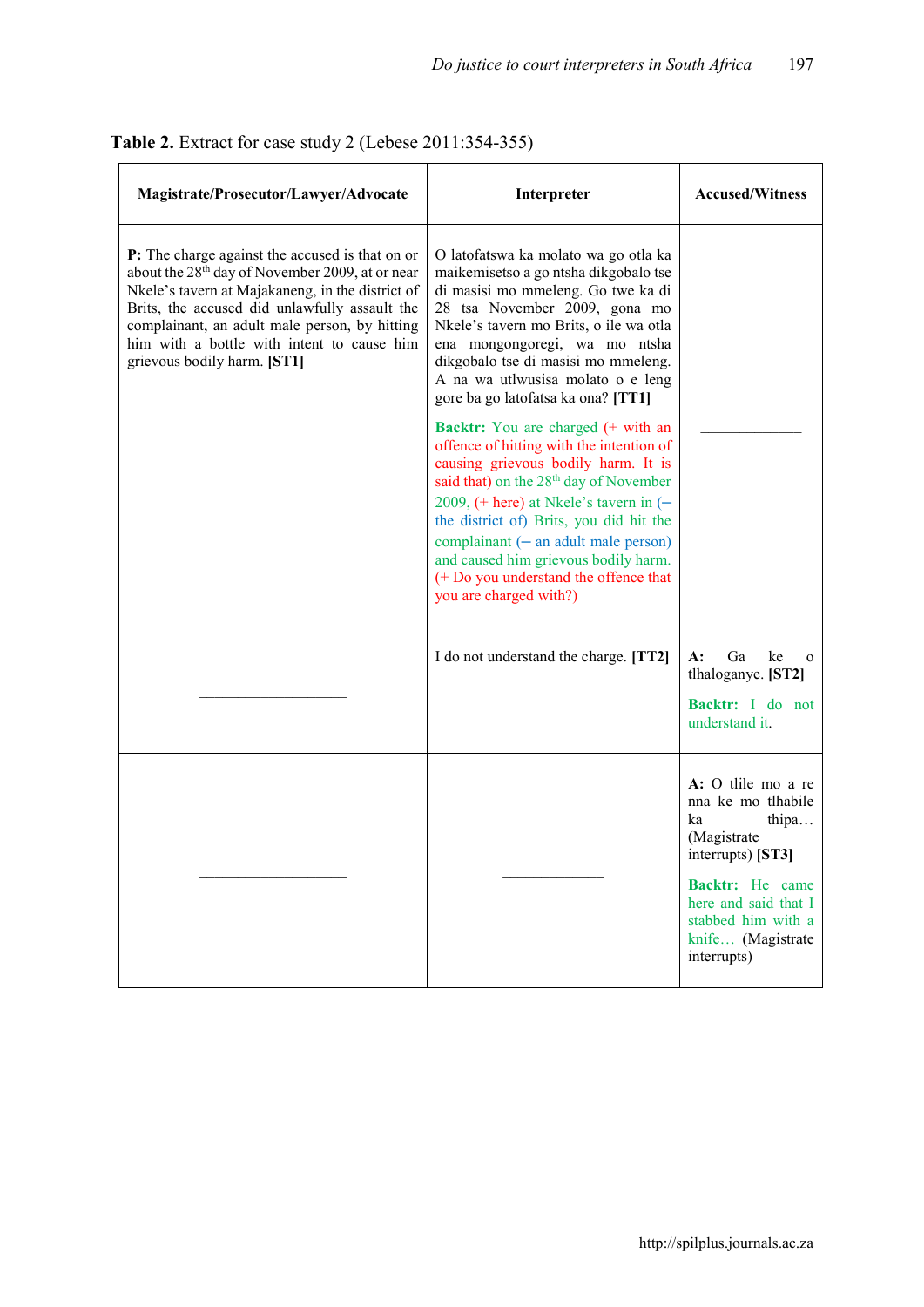| Magistrate/Prosecutor/Lawyer/Advocate                                                                                  | Interpreter                                                                                                                                                                                                                                                                                                                                                                                                                                   | <b>Accused/Witness</b>                                                                                         |
|------------------------------------------------------------------------------------------------------------------------|-----------------------------------------------------------------------------------------------------------------------------------------------------------------------------------------------------------------------------------------------------------------------------------------------------------------------------------------------------------------------------------------------------------------------------------------------|----------------------------------------------------------------------------------------------------------------|
| M: Hey listen. Listen and understand what is<br>said. Don't tell us what you want us to hear.<br>You understand? [ST4] | Utlwella ne. O seke wa re tlhalosetsa<br>se wena o batlang gore rona re se<br>utlwelle. Utlwella gore rona ra reng.<br>Ne? O latofatswa ka molato wa go<br>betha motho ka maikemisetso a go mo<br>gobatsa mo mmeleng wa gagwe. Ka di<br>28 tsa November 2009 ko Nkele's<br>tavern, gona mo Brits, wena o ile wa<br>betha mongongoregi, wa mtheta ka<br>lebotlolo. [TT4]                                                                       |                                                                                                                |
|                                                                                                                        | <b>Backtr:</b> $(-$ Hey) listen. $(-$ Listen and<br>understand what is said). Do not $(-$<br>tell) $($ + explain to us) what you want<br>us to hear. $(+)$ Listen what we are<br>saying, alright. You are charged with<br>an offence of hitting a person with an<br>intention of injuring him on the body.<br>On the $28th$ of November 2009, at<br>Nkele's tavern, here in Brits, you hit<br>the complainant; you hit him with a<br>bottle.) |                                                                                                                |
|                                                                                                                        |                                                                                                                                                                                                                                                                                                                                                                                                                                               | A: Ga ka mmetha<br>[ST5] (Magistrate<br>interrupts)<br>Backtr: I did not hit<br>him (Magistrate<br>interrupts) |
| M: Do you understand what is being said?<br>[ST6]                                                                      | O a tlhaloganya se ba go bolellang<br>sona? $[TT6]$<br><b>Backtr:</b> Do you understand what $(-$ is<br>being said?) $(+)$ they say to you?)                                                                                                                                                                                                                                                                                                  |                                                                                                                |
|                                                                                                                        |                                                                                                                                                                                                                                                                                                                                                                                                                                               | A: Wa itse ga ke<br>tlhaloganye. [ST7]<br>Backtr: You know,<br>I do not understand.                            |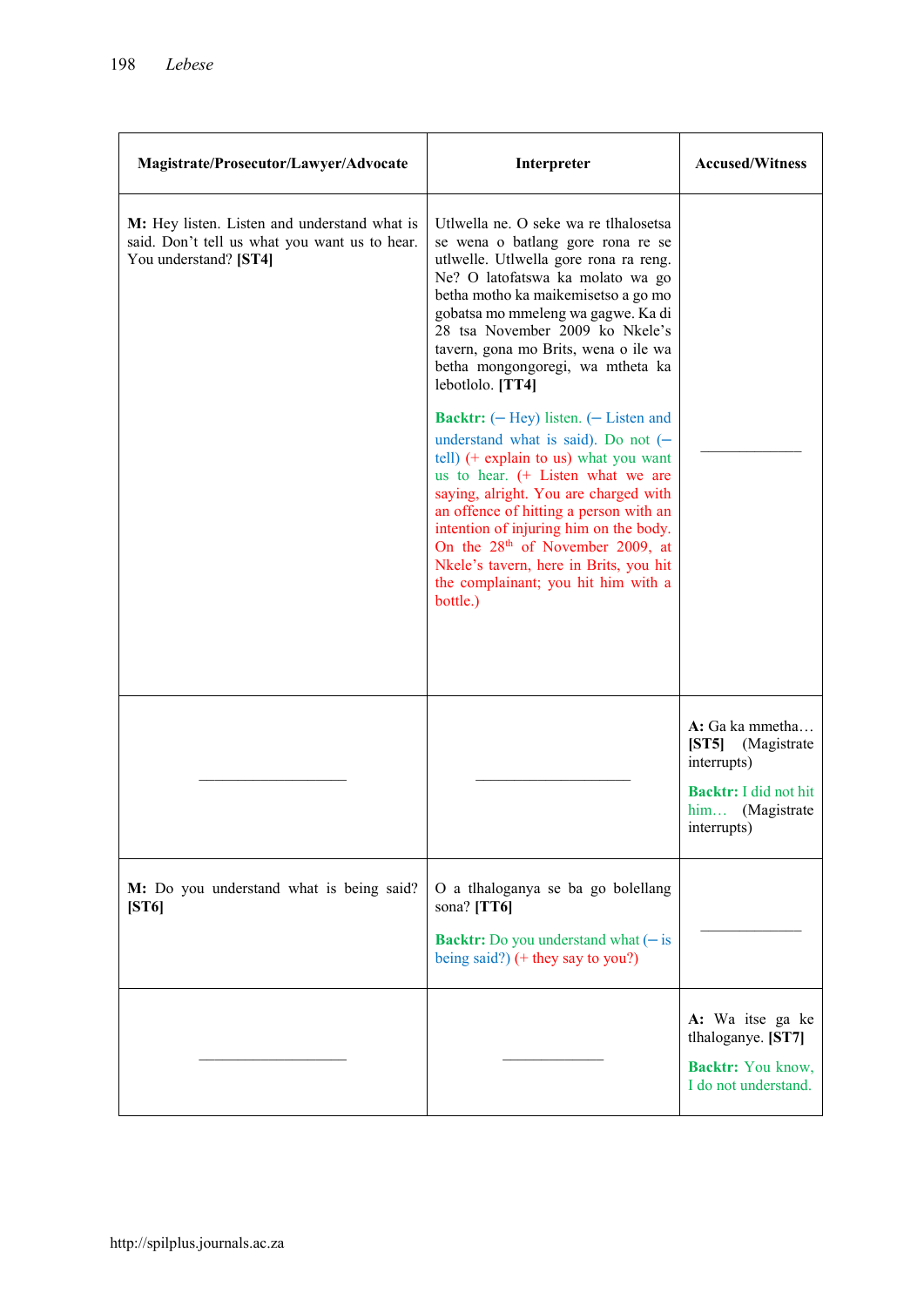| Magistrate/Prosecutor/Lawyer/Advocate                              | Interpreter                                                                                                                                                           | <b>Accused/Witness</b>                                                       |
|--------------------------------------------------------------------|-----------------------------------------------------------------------------------------------------------------------------------------------------------------------|------------------------------------------------------------------------------|
| M: Listen, listen. Either you plead guilty or not<br>guilty. [ST8] | Utlwella. Bolela gore o ipona molato<br>kgotsa ga o ipone molato. [TT8]<br><b>Backtr:</b> Listen $(-$ listen) $(-$ Either) $(+$<br>Say that) you plead guilty or not. |                                                                              |
|                                                                    | Not guilty. [TT9]                                                                                                                                                     | A: Nna ga ke ipone<br>molato. [ST9]<br><b>Backtr:</b> I plead not<br>guilty. |

In this case, after interpreting the charge to the accused, the interpreter added "A na wa utlwisisa molato o e leng gore ba go latofatsa ka ona?" ('Do you understand the charge that you are accused of?'). The fact that the interpreter formulated and asked his own question(s) is an indication that interpreters are given latitude. This latitude may allow them to think that they may do as they please, which could result in a miscarriage of justice. In respect of the latitude exercised by the interpreter in case study 2, although the magistrate did not ask this question, the magistrate did not query the interpreter's conduct. Recall that Erasmus (2009; see section 7.1.5.1) notes that it is the task of the magistrate, not the court interpreter, to ask the accused whether s/he understands the charge.

Secondly, the interpreter is interpreting in the second person. There is one instance where the court interpreter says "[…] molato o e leng gore ba go latofatsa ka ona" ('[…] the charge which you are accused of'). In instances such as this, Christensen (2008) mentions that the court interpreter is required to use the direct, first-person style, and notes that this is good interpreting practice. His view is based on the notion that participants must communicate as if the interpreter were not present, and questions and answers should be addressed directly to the person referred to, not to the interpreter.

# 7.1.5.3 Case study 3

In this case, an unrepresented adult male was charged with an offence of reckless or negligent driving. What appears in Table 3 is what transpired during the proceedings.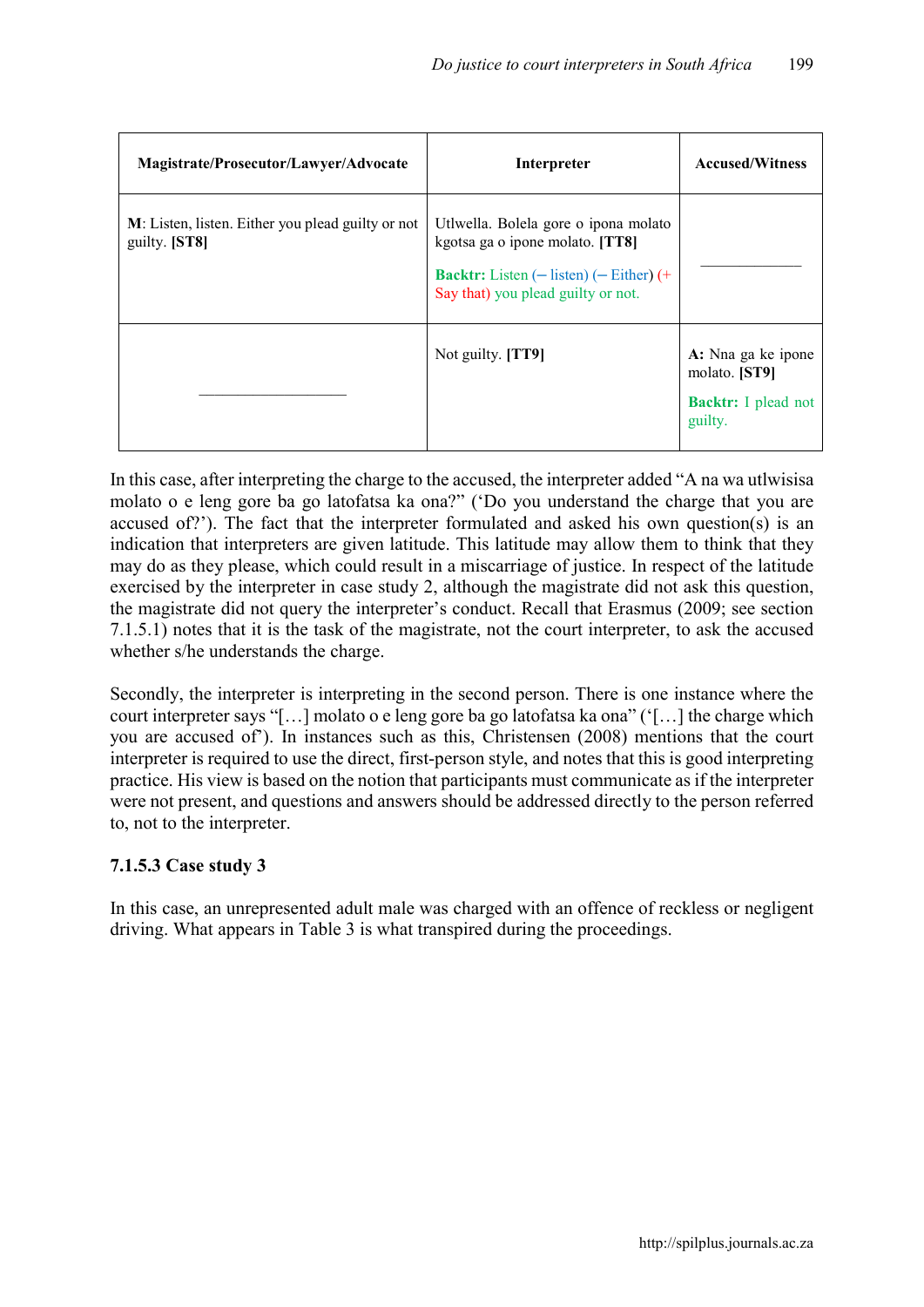| Magistrate/Prosecutor/Lawyer/Advocate                              | Interpreter                                                                                                                                                                                                     | <b>Accused/Witness</b>                                                                |
|--------------------------------------------------------------------|-----------------------------------------------------------------------------------------------------------------------------------------------------------------------------------------------------------------|---------------------------------------------------------------------------------------|
| P: You may proceed, take it step by step.<br>[ST1]                 | Ja o ka tswelapele wa tlhalosetsa<br>lekgotla gore ka lona letsatsi leo go<br>diragetse eng. O tlhalose slow gore ba<br>kgone go kwala dinoutsu, ne? [TT1]                                                      |                                                                                       |
|                                                                    | <b>Backtr:</b> (+ Yes) you may proceed (+<br>to explain to the court what happened<br>on that day. You must explain slowly<br>so that they are able to write notes,<br>$n\acute{e}$ ?) (- take it step by step) |                                                                                       |
|                                                                    | On that day I was driving on the public<br>road. I was on my way to work. [TT2]                                                                                                                                 | W: Ka letsatsi leo<br>ke ne ke tsamaya<br>N4<br>ke<br>mo<br>tla<br>mosebetsing. [ST2] |
|                                                                    |                                                                                                                                                                                                                 | <b>Backtr:</b> On that day<br>I was travelling on<br>the N4 going to<br>work.         |
|                                                                    | The truck was in front of me. I was<br>following that truck. [TT3]                                                                                                                                              | $W:$ Ne<br>ke setse<br>troko<br>morago.<br>$\left[ST3\right]$                         |
|                                                                    |                                                                                                                                                                                                                 | <b>Backtr:</b><br>Ι<br>was<br>following a truck.                                      |
|                                                                    | And the other truck was behind me.<br>The truck that was following me.<br>[TT4]                                                                                                                                 | W: Ga ke ntse ke<br>latelana le troko eo,<br>e nngwe e tla ko<br>morago. [ST4]        |
|                                                                    |                                                                                                                                                                                                                 | <b>Backtr:</b> Whilst I<br>was following that<br>truck, the one came<br>from behind.  |
| P: So you know the driver of the truck that<br>overtook you? [ST5] | A na wa mo itse driver wa truck e e<br>leng gore e ile ya go overtheika?<br>[TT5]                                                                                                                               |                                                                                       |
|                                                                    | <b>Backtr:</b> $(-S_0)$ $(+$ Do you) know the<br>driver of the truck that overtook you?                                                                                                                         |                                                                                       |
|                                                                    |                                                                                                                                                                                                                 |                                                                                       |

# Table 3. Extract for case study 3 (Lebese 2011:353)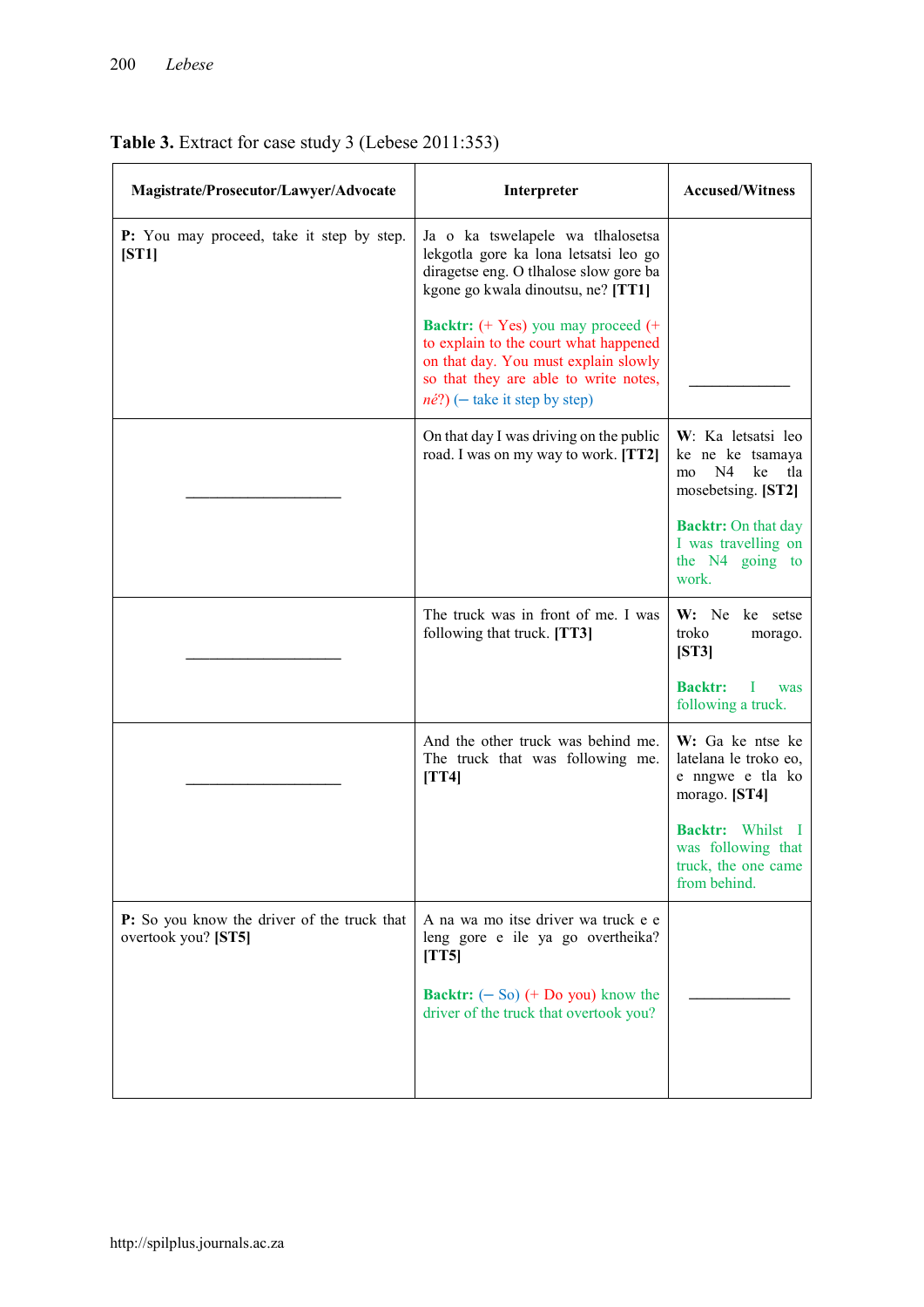| Magistrate/Prosecutor/Lawyer/Advocate     | Interpreter                                                                                                                                                             | <b>Accused/Witness</b>                                                                                                  |
|-------------------------------------------|-------------------------------------------------------------------------------------------------------------------------------------------------------------------------|-------------------------------------------------------------------------------------------------------------------------|
|                                           |                                                                                                                                                                         | W: Ee, ke driver e<br>ka gore ka nako<br>(Interpreter<br>interrupts) [ST6]                                              |
|                                           |                                                                                                                                                                         | Backtr: Yes, it is<br>this driver because<br>the<br>time<br>at a<br>$\mathbb{R}^2$<br>(Interpreter<br>interrupts) [ST2] |
|                                           | (+ Utlwella, Ba go botsa gore a na<br>driver wa truck e e leng gore e go<br>overtheikile, wa mo itse driver wa<br>truck e e leng gore e ile ya go<br>overtheika?) [ST7] |                                                                                                                         |
|                                           | Backtr: (+ Listen. They ask you if<br>you) know the driver of the truck that<br>overtook you, do you know him?                                                          |                                                                                                                         |
|                                           |                                                                                                                                                                         | $W: Ee.$ [ST8]                                                                                                          |
|                                           |                                                                                                                                                                         | <b>Backtr:</b> Yes.                                                                                                     |
| P: Who is the driver of that truck? [ST9] | Ke mang driver wa truck eo? [TT9]                                                                                                                                       |                                                                                                                         |
|                                           | <b>Backtr:</b> Who is the driver of that<br>truck?                                                                                                                      |                                                                                                                         |
|                                           | It is Mr Themba. [TT10]                                                                                                                                                 | W: Ke Mr Themba.<br>[ST10]                                                                                              |
|                                           |                                                                                                                                                                         | <b>Backtr:</b> It is Mr<br>Themba.                                                                                      |

In this case, the court interpreter adds information in addition to interpreting in the second person. The interpreter says to the witness, "Utlwella. Ba go botsa gore a na driver wa truck e leng gore e go overtheikile, wa mo itse […]?" ('Listen, they ask you whether you know the driver of the truck that overtook you, do you know him?'). It is not the duty of the interpreter to decide what the witness should say when answering a question, but this seems to be the case in this instance because the interpreter interrupts the witness before he can finish.

Christensen (2008) addresses the issue of the requirement for the use of direct- and first-person style (see section 7.1.5.2 for this discussion); this requirement also applies in the present case study. It is not clear why the interpreter interrupted the witness before the latter could finish saying what he wanted to say. Speculations can be made in this regard, however, they may be true or false as the interpreter involved was not given an opportunity to explain why he interrupted the witness.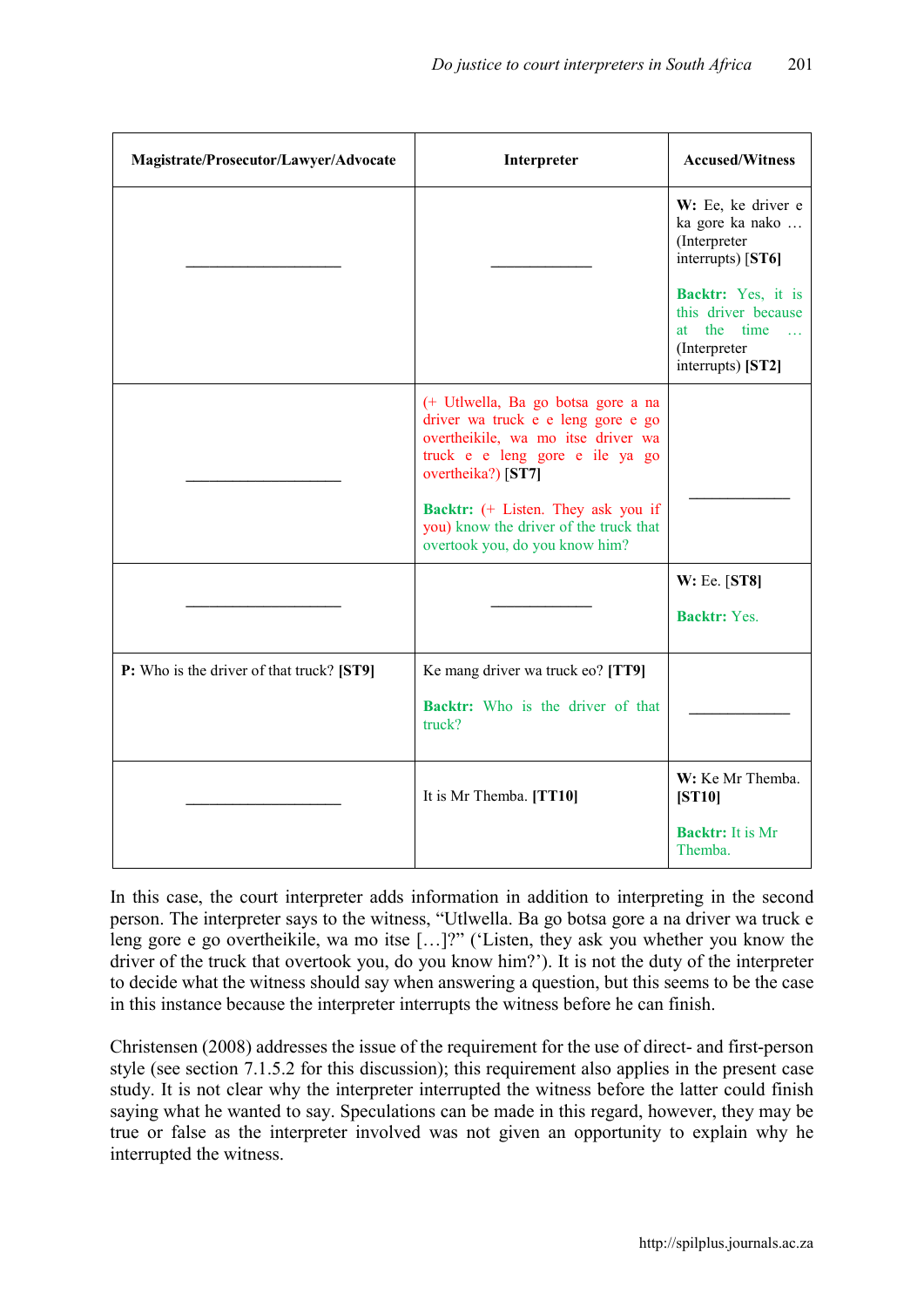The question can be asked as to whether the interpreter's conduct would have been the same had there been norms by which he had to abide. As mentioned earlier, one of the advantages of norms in court interpreting is that the process of interpreting can be regulated. The answer to the question above would be in the negative on the basis that it is not up to the interpreter to decide what the speaker should (not) say. All participants in court address the presiding officer, be it the judge or the magistrate. The interpreter is not the addressee and therefore does not have the authority to stop the other court participants from saying what they want to say; his/her task is solely to interpret what has been said to the presiding officer.

# 8. Discussion of findings

The findings in this study reveal that the four legal documents investigated do not mention norms which court interpreters have to follow when performing their task of interpreting. The extracts from the court proceedings revealed that there have been instances where court interpreters would ask their own questions, omit certain information, and add information that was never uttered by the speaker. This is an indication that court interpreters work without proper guidance from legislation on how to carry out their task. Such a situation compromises good court-interpreting practice, and may also negatively affect the outcome of the case, which could be detrimental to the accused or the witness who does not speak the language of the record.

As previously mentioned, the PAS is a piece of legislation which regulates the employment, qualification, promotion and salaries of court interpreters, and is a crucial document for court interpreters. This legislation places huge responsibility on court interpreters as guardians of linguistic rights for those who cannot speak the language used during court proceedings. According to the PAS, it is the duty of court interpreters to enable these people to participate fully during court proceedings by facilitating communication between them and other court participants who speak the language of the record. The PAS, however, does not mention any norms which court interpreters have to abide by when they carry out their task. This state of affairs will leave court interpreters in a position where they create and abide by their own individual norms, rather than adhere to common norms of the profession. This was evident in instances where the interpreters asked questions or explained certain things which were supposed to have been asked or explained by magistrates. One would have expected the PAS to have included issues of norms, as discussed above, so as to guide court interpreters in their task and also to protect the users of their service. A situation such as this undermines the rights of those who depend entirely upon court interpreters in order to effectively participate in court proceedings.

Furthermore, the PAS does not make any mention of standards of practice for court interpreters which leads to a situation where there is no proper recruitment of these service providers. The standards of practice could provide clear guidance as regards the desired qualifications, required skills, registration with a body that oversees issues of court interpreters (such as NAJIT in the US), and language proficiency required for the profession.

As stated above, the Magistrates' Court Act regulates the proceedings in the lower courts and defines the duties of various court officials, such as those of the clerk of the court, magistrates and prosecutors. The court officials, whose duties have been clearly and explicitly defined by this Act, are then in a better position to perform their duties as expected. The Act imposes a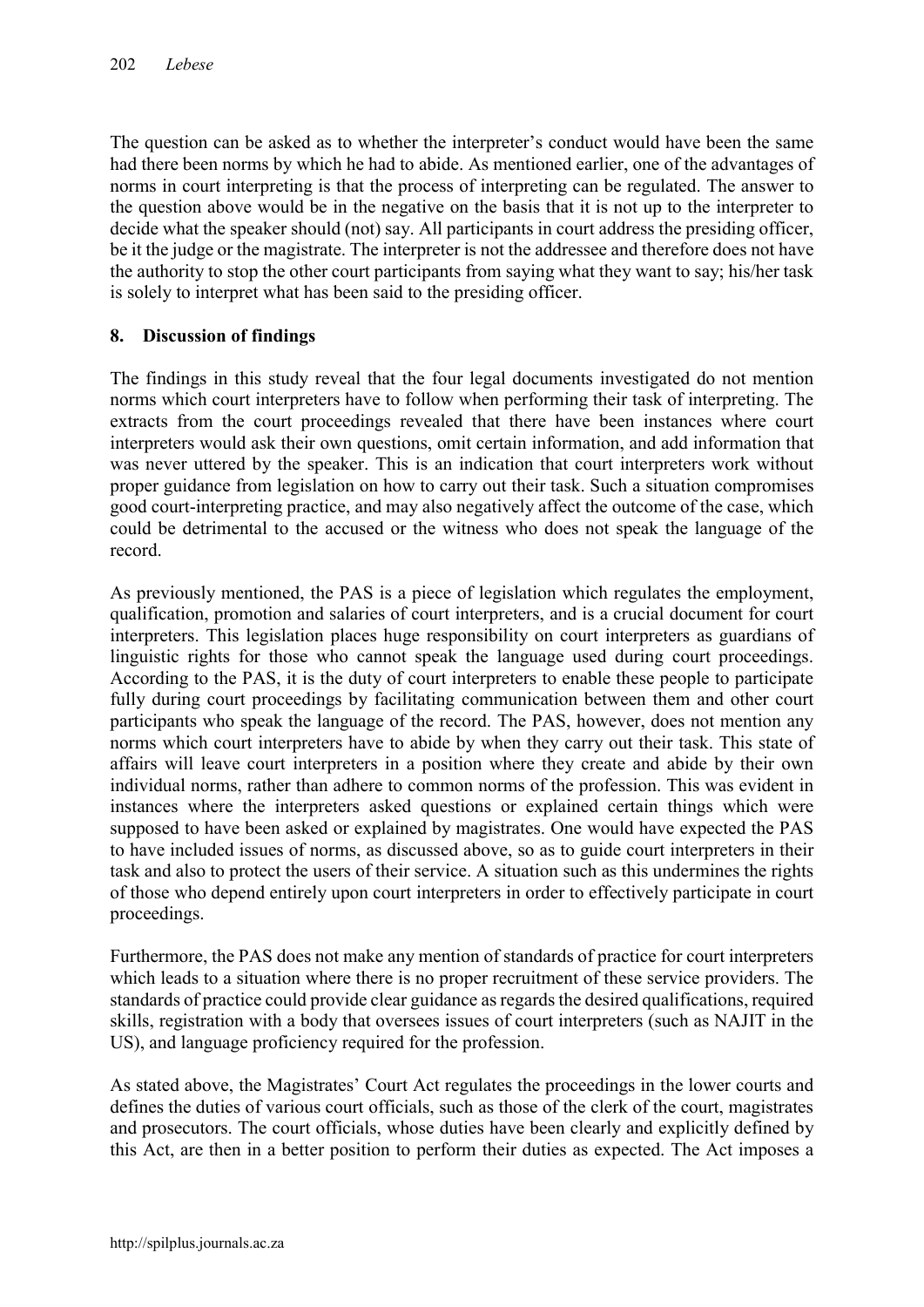duty on magistrates to provide court interpreters for court participants who cannot understand the language used during court proceedings. However, Section 6(2) does not set out any guidelines for the court interpreters who will be provided by the magistrates. Furthermore, the Act does not set out the qualifications which must be held by these court interpreters, and it does not set out any work-related requirements (for example, language proficiency, membership with a recognised body dealing with court-interpreting issues which also regulates and approves the intake of court interpreters, etc.). One would have expected Section 6(2) of the Act to handle all court-interpreting issues, including defining the role of and the ethics and NSPs for court interpreters.

It is important to point out that the Magistrates' Court Act does not refer to a "court interpreter" but to a "competent interpreter". Interpreters are used in a variety of settings such as hospitals, conferences, churches, police stations, courts, immigration offices, businesses and many others. These interpreters are defined by the setting in which they perform their duties, for example, an interpreter who interprets in a conference setting is called "a conference interpreter", whereas one who interprets in a hospital is called a "healthcare interpreter". The Magistrates' Court Act, however, does not specify to which type of interpreter it refers. It is essential to always refer to interpreters who offer their services in courts as "court interpreters" so as to avoid confusion with other types of interpreter. One needs to bear in mind that different types of interpreters have to be trained differently according to the needs and demands of their work. Conference interpreters, for instance, use simultaneous modes of interpreting, and the training has to be aligned as such. The consecutive mode is mostly used in court interpreting, meaning that court interpreters are trained in this mode as it is primarily used in South African courts. The Act does not define what constitutes a competent interpreter. Consequently, questions that need to be answered include: What makes an interpreter competent? Are there any NSPs for court interpreters which are defined and set out by the Act and which the interpreter must follow at all times in order to be regarded as competent? What measures are used by the court to assess the interpreter as competent? No reason is given in the Act why these issues are not addressed.

The Oath of Office of Interpreters in terms of Rule 68 (1) of the Magistrates' Court Act also does not mention anything regarding norms which court interpreters have to follow during interpreting. The norms should have been included in this oath as clear guidance for court interpreters as to what is expected of them when carrying out their task. The inclusion of norms in the oath would have made it possible for court interpreters to have a clear understanding of the task ahead of them. Furthermore, the inclusion of norms could have been a mechanism of holding interpreters accountable in case they break the oath that they took.

As previously mentioned, the Constitution is regarded as the supreme law of the country. Among other things, it deals with the right of individuals to a fair trial, which encompasses the right of the accused to be tried in a language that s/he understands. Section 35(3)(k) of the Constitution, like Section 6(2) of the Magistrates' Court Act, makes no mention of the court interpreter. It is crucial for the Constitution to deal with all issues relating to court interpreting in this Section, so that the Constitutional Court becomes the arena where disputes relating to court interpreters can be debated and resolved. It is the researcher's view that it is very important for the Constitution to set out, in a very clear manner, all the issues involved in court interpreting, starting with a definition of court interpreting, an explanation of the role of the court interpreter, as well as an elaboration of the NSPs for these court interpreters. The Constitution can even go as far as clarifying vague definitions which appear in the PAS and the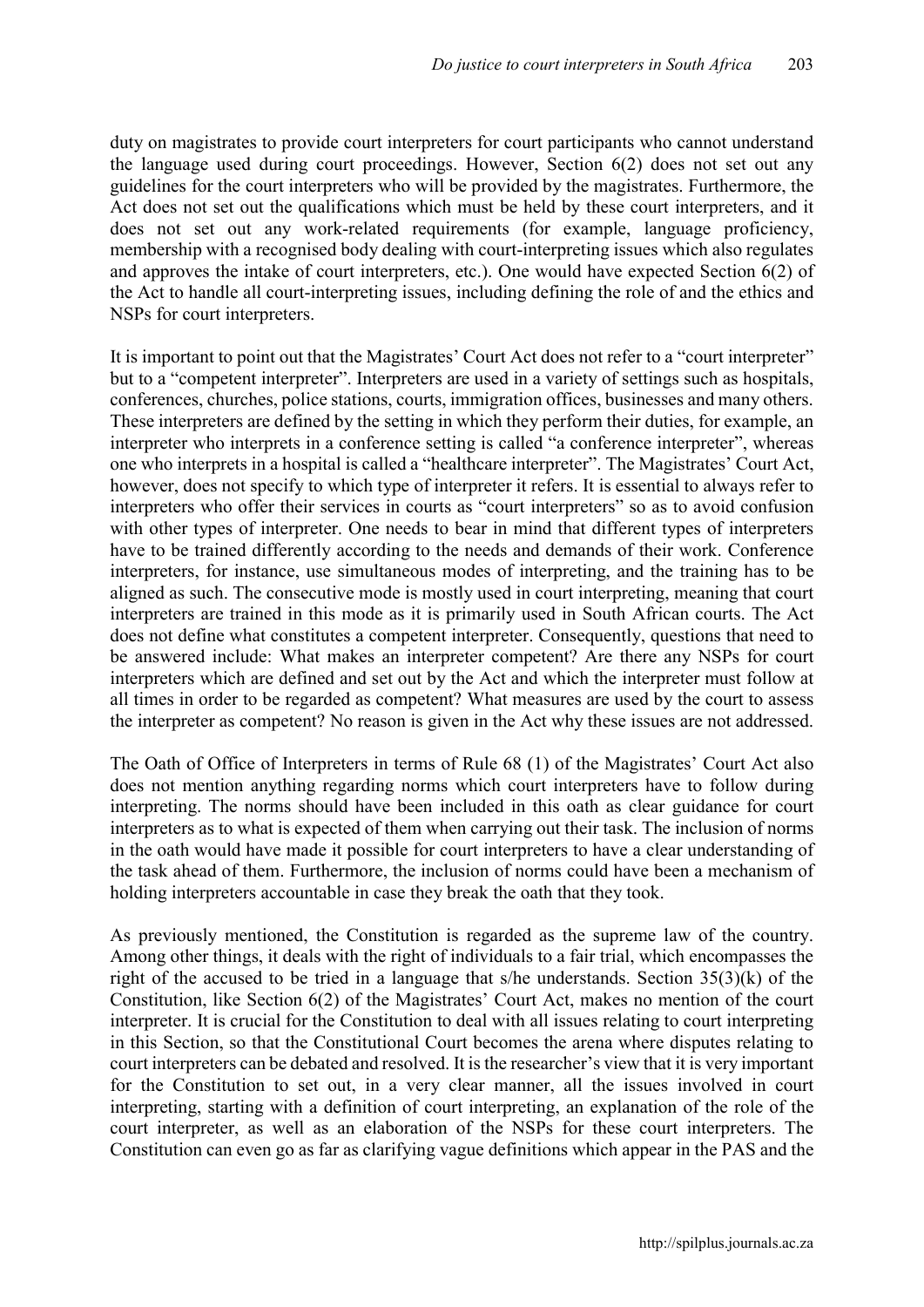Magistrates' Court Act. The reason for this is that whatever disputes may arise, the Constitution, as the highest law in the country, would be able to be consulted for clarification of any issue in dispute.

The case studies revealed instances where court interpreters omitted and sometimes added information which was not present in the source language. If court interpreters had clear guidance on how to carry out their task, instances such as these could have been avoided.

## 9. Recommendations

Since the findings in this study have shown the lack of inclusion of NSPs by legislation, the researcher therefore believes it imperative that there should be a statute which deals with issues of court interpreting. The statute should, among others, explicitly set out NSPs as well as address any issues where they are concerned. Another suggestion is for this statute to be included in the PAS, the Magistrates' Court Act and the South African Constitution. The statute could be termed the "South African Court Interpreters Act" (SACIA), and may be divided into different sections and subsections dealing with issues pertaining to recruitment, qualifications, training, role definition, accreditation, registration of practitioners, NSPs in court interpreting (dealing with complaints relating to misinterpretation, appeal procedures, and sanctions), as well as the code of conduct. The SACIA would serve as a regulatory mechanism for the profession of court interpreting, protecting the rights of both the user and provider of courtinterpreting services, and would clarify issues that seem unclear in relation to the profession and its practices.

The NSPs contained in the SACIA would ensure that, before they are employed, court interpreters have the required linguistic competence and that they are fluent in the languages in which they state they are able to work. The norms could be termed "Court Interpreting Norms in the South African Courts", and, in accordance with Chesterman (1997), would be divided into three categories: accountability norms, communication norms and relation norms. The accountability norm would deal with professional standards of integrity and thoroughness, ensuring that court interpreters accept responsibility for their product (the interpreted message). The communication norm would ensure that the listener receives an interpretation that is clear and understandable. Finally, the relation norm would ensure that the interpreted message received by the listener matches the source-language message.

Court interpreters should be sensitised to these NSPs even before they start interpreting in any court. The statute should further remove any uncertainties and conflicting views pertaining to the role of court interpreters (see Lebese 2011, 2013). Such legislation will lead to the legal recognition of court interpreters and their services, and thus to a better quality interpreting service in the country which will ultimately benefit all its citizens. The creation of this legislation would serve justice to court interpreters upon whom the freedom of accused persons rests. This would be the first step in laying a foundation for professionalising court interpreting in South Africa, and would aid in resolving the complexities surrounding court interpreters and the service they provide.

The researcher further believes that it is crucial for the legal profession to work together with experienced court interpreters, researchers and scholars – from the fields of Linguistics, Law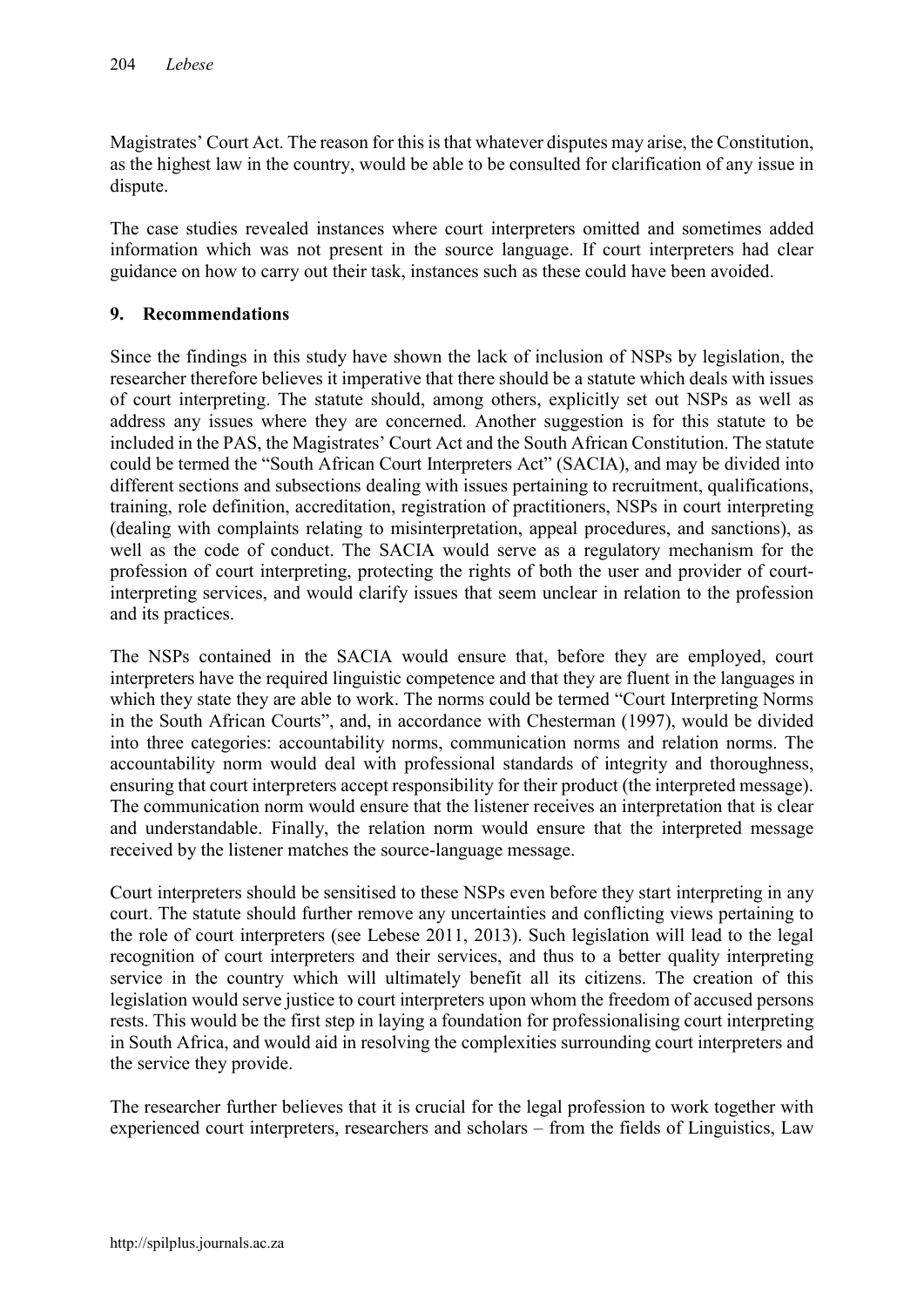and Communication Studies – to develop a body of knowledge on court interpreting that would deal with issues pertaining to the profession.

#### 10. Conclusion

The aim of this study was to investigate whether or not the statement by Judge Williamson was true. This aim was achieved by investigating the four legal documents relating to court interpreters, and by analysing the extracts from court proceedings. The findings revealed that the four pieces of legislation investigated did not mention anything regarding NSPs for court interpreters. The literature review has shown that translation, in its broadest sense (encompassing the concept of 'interpreting'), is a process involving interaction between people, and therefore norms play a very important role because they have a regulatory function (Hjort 1992). Because court interpreting involves interaction between people speaking different languages, norms would apply to the process.

Several extracts from court proceedings were also analysed to observe how court interpreters carried out their task during the proceedings. The analyses of these proceedings have shown that there were instances where court interpreters would ask their own questions, omit information and, at times, add information that the speaker did not mention. Conduct such as this could have repercussions for the people receiving the interpreting services.

The findings in this study reveal the need for the creation of a statute on court interpreting, which could be divided into different sections and subsections. The statute could be called the "South African Court Interpreters Act", and would operate as a controlling measure, dealing with court-interpreting issues relating to recruitment methods, qualifications, training, role definition, accreditation, registration, and also issues of NSPs that all court interpreters have to observe. The norms will enable a better understanding and a clear definition of the role of court interpreters as this role is not clearly defined (see Lebese 2011, 2013). The standards of practice will ensure that the Department of Justice and Constitutional Development recruits candidates who possess the required qualifications and the necessary skills to meet the demands of the profession.

#### **References**

Baker, P.W.E., H.J. Erasmus and I.G. Farlam. 1980. *Handbook on the magistrates' courts act and rules*. Cape Town/Johannesburg: Juta.

Bartsch, R. 1987. *Norms of language: Theoretical and practical aspects.* London/New York: Longman.

Camayd-Freixas, E. 2011. *Interpreting in a changing landscape. Proceedings of the 6th International Critical Link Conference.* Amsterdam and Philadelphia: John Benjamins.

Chesterman, A. 1997. *Memes of translation. The spread of ideas in translation theory*. Amsterdam and Philadelphia: John Benjamins.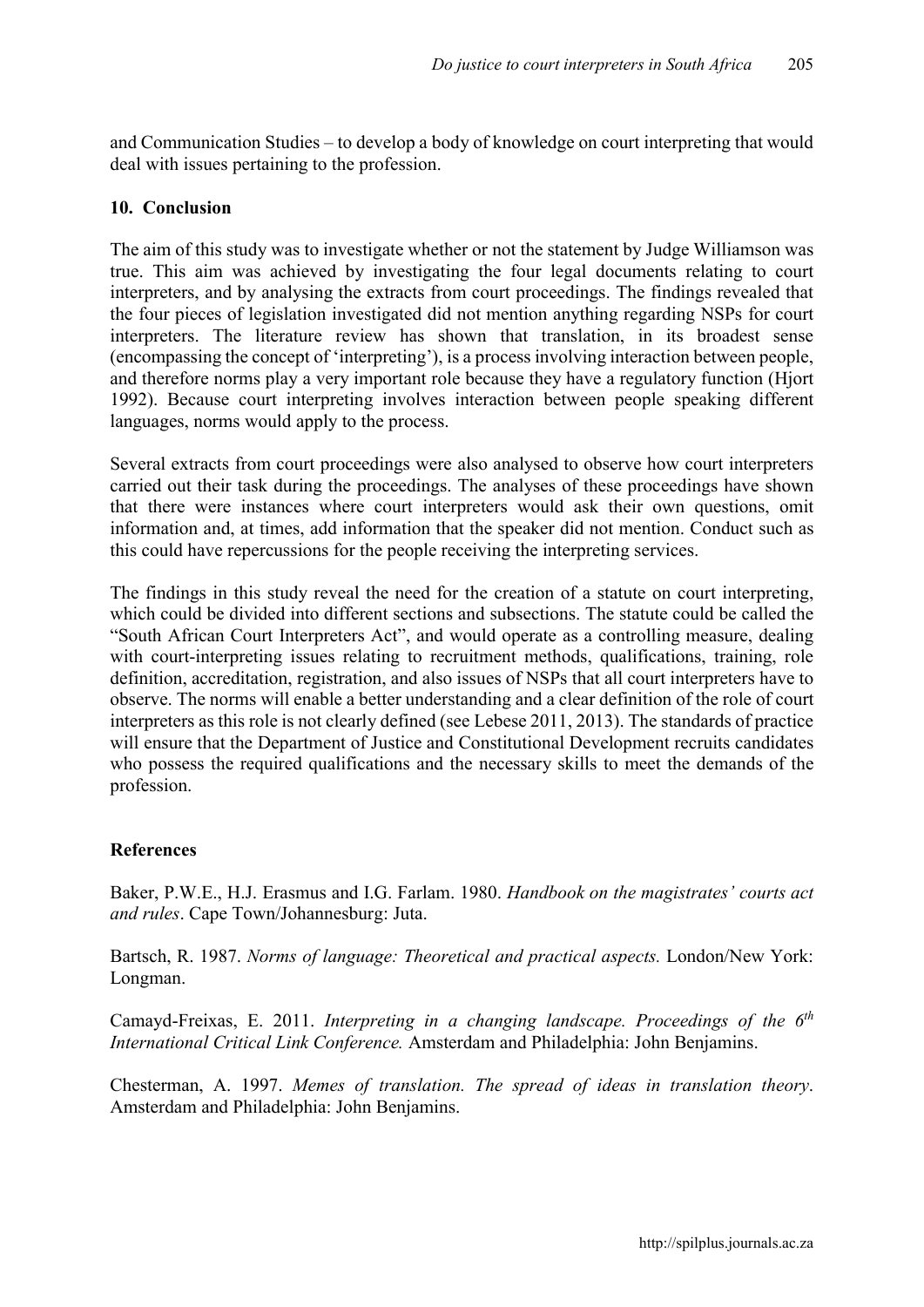Christensen, T.P. 2008. Judges' deviations from norm-based direct speech in court. *Interpreting* 10(1): 99-127.

Danish Administration of Justice Act XI of 1994, as amended by Legal Notice 425 of 2007.

Duflou, V. 2007. Norm research in conference interpreting: How can the study of documentary sources contribute to a better understanding of norms? In H. Gerzymisch-Arbogast and G. Budin (eds.) *LSP translation scenarios: Proceedings of the Marie Curie Euroconferences MuTra: LSP Translation Scenarios*, 30 April-4 May, Vienna.

De Jongh, E.M. 2008. Court interpreting: Linguistic presence v. linguistic absence. *Florida Bar Journal* 82(7): 21-32.

Du Plessis, L.T. (ed.) 1997. Onderweg na vertaal- en tolkopleiding in Suid-Afrika. *Acta Varia*  1997(3): Bloemfontein: University of the Orange Free State. pp. 1-9.

Erasmus, D. 2009. Procedural explanations and choices: The undefended accused in a minefield. *Law, Democracy and Development* 13(1): 13-39.

Gall, M.D., W.R. Borg and J.P. Gall. 1996. *Educational research.* White Plains, NY: Longman.

González, R.D., V.F. Vasquez and H. Mikkelson. 1991. *Fundamentals of court interpreting: Theory, policy and practice.* Durham, NC: Carolina Academic Press.

Hermans, T. 1996. Norms and the determination of translation: A theoretical framework. In R. Álvarez and C.Á. Vidal (eds.) *Translation, power, subversion*. Clevedon, UK: Multilingual Matters. pp. 25-51.

Hermans, T. 2013. Norms of translation. In C.A. Chapelle (ed.) *The encyclopedia of applied linguistics*. Chichester: Wiley Blackwell. pp. 4262-4268.

Hewitt, W. 1995. *Court interpretation: Model guides for policy and practice in the state courts.*  Williamsburg, VA: National Center for State Courts.

Hillinger, M. and D.J. Leu. 1994. Guiding instruction in hypermedia. *Proceedings of the Human Factors and Ergonomics Society Annual Meeting October 1994*: 266-270.

Hjort, P.F. 1992. Prioritization from philosophy to praxis. *The Journal of Medicine and Philosophy* 69: 318-326.

Hlophe, J.M. 2004. Receiving justice in your own language – The need for effective court interpreting in our multilingual society. *Advocate* 17(1): 42-47.

Keratsa, A. 2005. Court interpreting: features, conflicts and the future. Available online: <http://www.translatum.gr/journal/5/court-interpreting.html> (Accessed 28 November 2005).

Lebese, S. 2011. A pilot study on the undefined role of court interpreters in South Africa. *Southern African Linguistics and Applied Language Studies* 29(3): 343-353.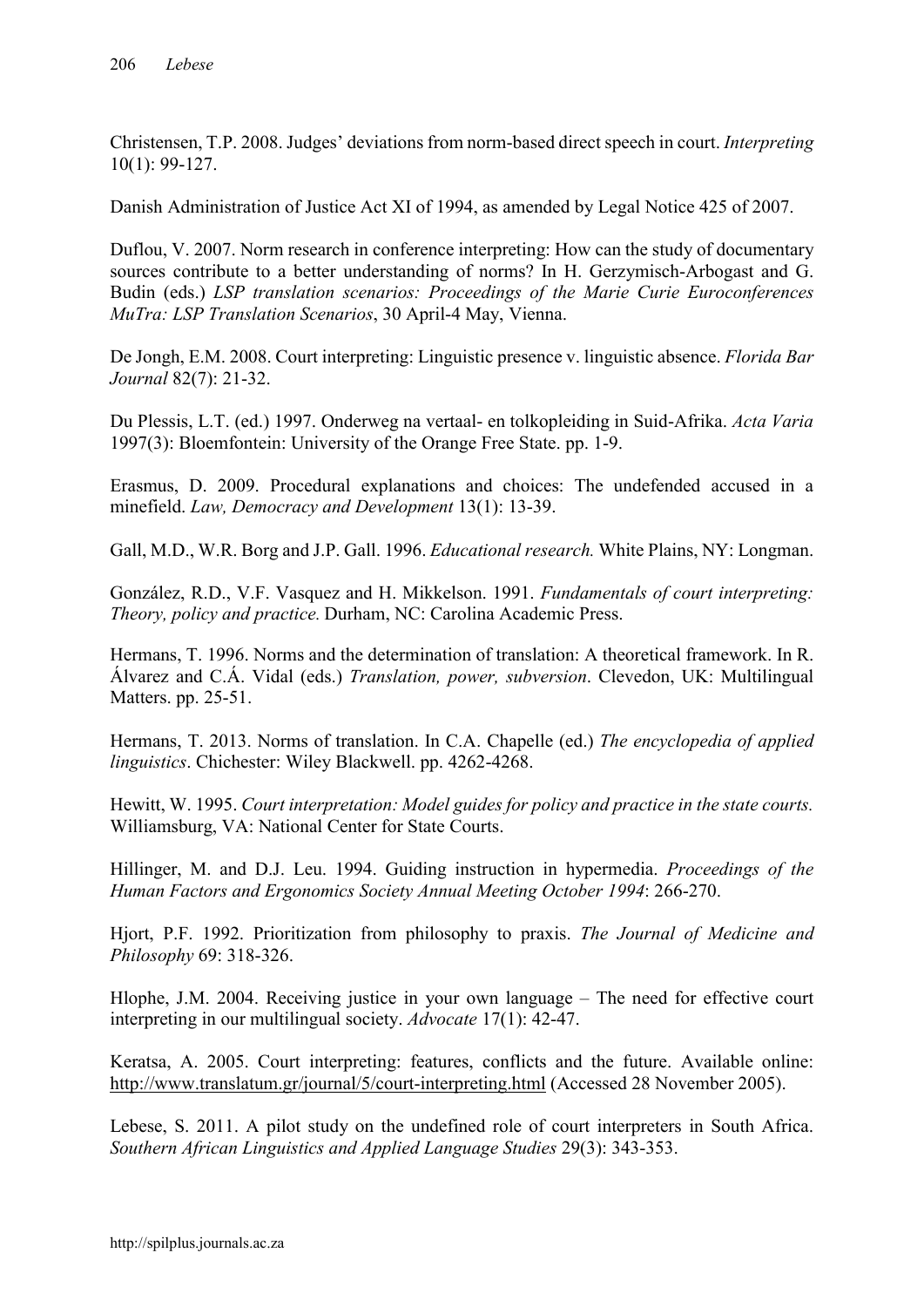Lebese, S. 2013. The undefined role of court interpreters in South Africa. MA dissertation. Pretoria: University of South Africa.

Magistrates' Court Act 44 of 1944 (as amended). 1994. In P.W.E. Baker, H.J. Erasmus and I.G. Farlam. 1980. *Handbook on the magistrates' courts act and rules*. Cape Town/Johannesburg: Juta.

Malmkjaer, K. 2005. Norms and nature in translation studies. *SYNAPS* 16: 13-19.

Meulenberg-Buskens, I. 1993. Introduction. In *Course material for the qualitative methodology summer school.* Pretoria: HCRC.

Meulenbergs, T., E. Verpeet, P. Schotsmans and C. Gastmans. 2004. Professional codes in a changing nursing context: literature review*. Journal of Advanced Nursing* 46(3): 331-336.

Meylaerts, R. 2008. Translators and (their) norms: Towards a sociological construction of the individual. In A. Pym, M. Shlesinger and D. Simeoni (eds.) *Beyond descriptive translation studies: Investigation in homage to Gideon Tour.* Amsterdam/Philadelphia: John Benjamins. pp. 91-102.

Mikkelson, H. 1996. The professionalization of community interpreters. In J.-O'Keeffe (ed.) *Global vision*. Alexander, Virginia: American Translators Association. pp. 77-89.

Mikkelson, H. 2008. Evolving views of the court interpreter's role: Between Scylla and Charybdis. In C. Valero-Garcés and A. Martins (eds.) *Crossing borders in community interpreting: Definitions and dilemmas*. Amsterdam: John Benjamins. pp. 81-98.

Munday, J. 2008. *Introducing translation studies.* London: Routledge.

National Association of Judiciary Interpreters and Translators (NAJIT). 2005. *Code of ethics and professional responsibilities.* Available online: <http://www.najit.org/ethics.html> (Accessed 20 December 2005).

Oath of Office of Interpreters Rule 68 (1).

Personnel Administration Standard for Court Interpreters (PAS) (HOFTLK 97).

Pöchhacker, F. and M. Shlesinger. (eds.) 2002. *The interpreting studies reader.* London; Routledge.

Schäffner, C. 1998. *Translation and quality*. Clevedon/Philadelphia: Multilingual Matters.

Shank, G.D. 2002. *Qualitative research: A personal skills approach.* Upper Saddle River, New Jersey: Prentice Hall.

State versus Naidoo. 1962. In J. Hoexter, G. Duncan, M. Barnett and B.A. Buchanan (eds.) *The South African Law Reports* 1962(2). Cape Town: Juta.